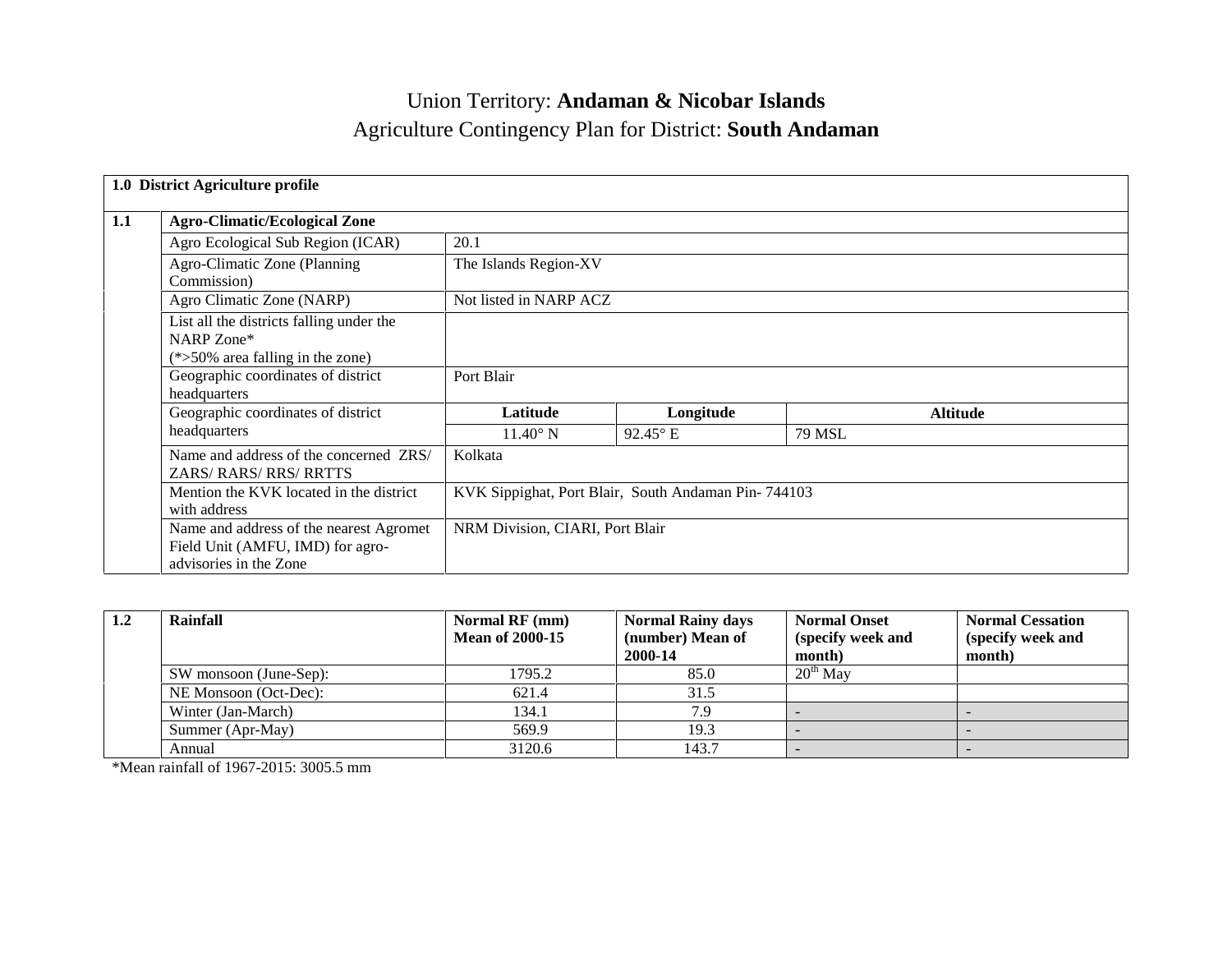| 1.3 | <b>Land use</b><br>pattern of<br>the<br>district<br>(latest)<br>statistics) | Geographical<br>Area | Cultivable<br>area | Forest<br>area | Land under<br>non-<br>agricultural use | Permanent<br>pastures    | Cultivable<br>wasteland | Land<br>under<br>Misc. tree<br>crops and<br>groves | Barren and<br>uncultivable<br>land | Current<br>fallows | Other<br>fallows |
|-----|-----------------------------------------------------------------------------|----------------------|--------------------|----------------|----------------------------------------|--------------------------|-------------------------|----------------------------------------------------|------------------------------------|--------------------|------------------|
|     | Area<br>$(900)$ ha)                                                         | 310.6                | 6.894              | 267.3          | 267.3<br>(Uncultivated)<br>land)       | $\overline{\phantom{a}}$ | -                       | $\overline{\phantom{a}}$                           |                                    | 0.34               | 1.32             |

| 1.4 | Major Soils (common names like red<br>sandy loam deep soils (etc.,)*                         | Area (ha) | Percent $(\% )$ of total |
|-----|----------------------------------------------------------------------------------------------|-----------|--------------------------|
|     | 1. Inceptisols (Ochrepts)                                                                    | 11733     | 26.20                    |
|     | 2. Entisols (Orthrents)                                                                      | 10915     | 24.38                    |
|     | 3. Entisols (Aquents)                                                                        | 4933      | 11.02                    |
|     | 4. Alfisols (Ustalfs)                                                                        | 4445      | 9.93                     |
|     | 5. Entisols (Psamments)                                                                      | 3954      | 8.83                     |
|     | Others (specify): Entisols (Fluvents,<br>aquepts) and Inceptisols (aquepts and<br>orthrents) | 8795      | 19.64                    |

\* mention colour, depth and texture (heavy, light, sandy, loamy, clayey etc) and give vernacular name, if any, in brackets (data source: Soil Resource Maps of NBSS & LUP)

| 1.5 | <b>Agricultural land use</b> | Area (ha) | Cropping intensity % |
|-----|------------------------------|-----------|----------------------|
|     | Net sown area                | 6.894.20  | 103.6                |
|     | Area sown more than once     | 246.85    |                      |
|     | Gross cropped area           | 7.141.05  |                      |

| 1.6 | <b>Irrigation</b>            | Area (ha)                      |                          |                                    |  |  |  |  |  |  |
|-----|------------------------------|--------------------------------|--------------------------|------------------------------------|--|--|--|--|--|--|
|     | Net irrigated area           | 247 (area sown more than once) |                          |                                    |  |  |  |  |  |  |
|     | Gross irrigated area         |                                |                          |                                    |  |  |  |  |  |  |
|     | Rainfed area                 |                                |                          |                                    |  |  |  |  |  |  |
|     | <b>Sources of Irrigation</b> | Number                         | Area (ha)                | Percentage of total irrigated area |  |  |  |  |  |  |
|     | Canals                       |                                | $\overline{\phantom{0}}$ |                                    |  |  |  |  |  |  |
|     | Tanks                        |                                | $\sim$                   |                                    |  |  |  |  |  |  |
|     | Open wells                   | 396                            | $\overline{\phantom{0}}$ |                                    |  |  |  |  |  |  |
|     | Bore wells                   |                                | $\overline{\phantom{0}}$ |                                    |  |  |  |  |  |  |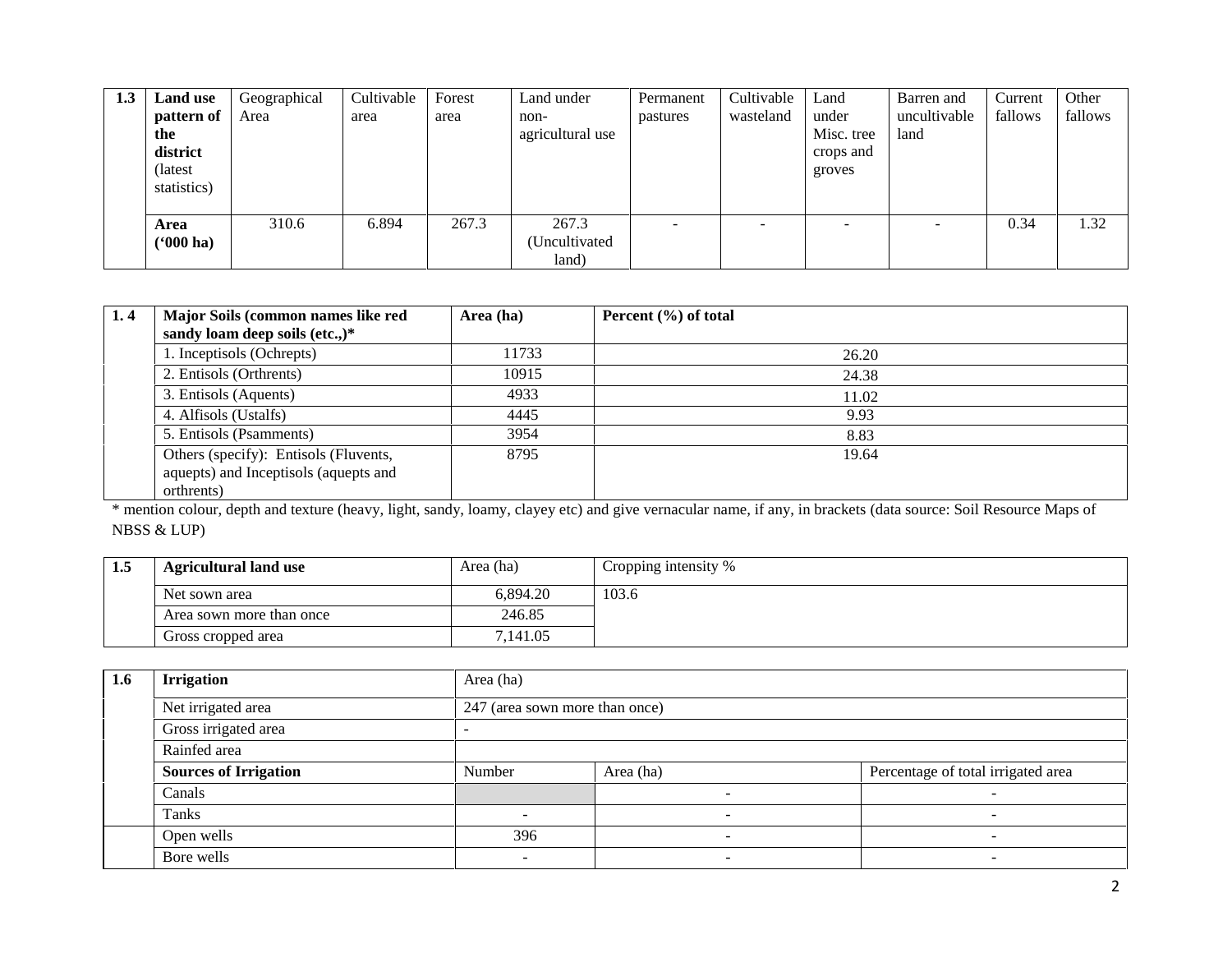| Lift irrigation schemes                                                                                    |                           |             |                                                                                                   |
|------------------------------------------------------------------------------------------------------------|---------------------------|-------------|---------------------------------------------------------------------------------------------------|
| Micro-irrigation                                                                                           |                           | -           | -                                                                                                 |
| Other sources (please specify): ponds                                                                      | 718                       |             |                                                                                                   |
| <b>Total Irrigated Area</b>                                                                                |                           |             |                                                                                                   |
| Pump sets                                                                                                  | 1,118                     |             |                                                                                                   |
| No. of Tractors                                                                                            | 28                        |             |                                                                                                   |
| Groundwater availability and use* (Data<br>source: State/Central Ground water<br><b>Department</b> /Board) | No. of blocks/<br>Tehsils | $(\%)$ area | Quality of water (specify the problem<br>such as high levels of arsenic, fluoride,<br>saline etc) |
| Over exploited                                                                                             |                           |             |                                                                                                   |
| Critical                                                                                                   |                           |             |                                                                                                   |
| Semi-critical                                                                                              |                           |             |                                                                                                   |
| Safe                                                                                                       | Safe                      |             |                                                                                                   |
| Wastewater availability and use                                                                            |                           |             |                                                                                                   |

## **1.7 Area under major field crops & horticulture (as per latest figures) (Specify year 2013-14)**

| 1.7 | S. No.    | <b>Major field crops</b> |                  |                |              |                  |                |              |               |                |
|-----|-----------|--------------------------|------------------|----------------|--------------|------------------|----------------|--------------|---------------|----------------|
|     |           | cultivated               | <b>Kharif</b>    |                |              |                  | Rabi           |              |               |                |
|     |           |                          | <b>Irrigated</b> | <b>Rainfed</b> | <b>Total</b> | <b>Irrigated</b> | <b>Rainfed</b> | <b>Total</b> | <b>Summer</b> | Grand<br>total |
|     |           | Rice                     |                  | 317.3          | 317.3        |                  |                |              |               | 317.3          |
|     |           | Sugarcane                | 57.5             |                | 57.5         |                  |                |              |               | 57.5           |
|     |           | Maize                    |                  |                |              |                  | 45.0           | 45.0         |               | 45.0           |
|     |           | Green gram               |                  |                |              |                  | 14.0           | 14.0         |               | 14.0           |
|     |           | Black gram               |                  |                |              |                  | 6.5            | 6.5          |               | 6.5            |
|     | Others    | Tapioca, sweet potato,   |                  |                |              |                  | 186.0          | 186.0        |               | 186.0          |
|     | (specify) | other root crops         |                  |                |              |                  |                |              |               |                |

| S. No. | Horticulture crops- |              | Area (ha)        |                |
|--------|---------------------|--------------|------------------|----------------|
|        | <b>Fruits</b>       | <b>Total</b> | <b>Irrigated</b> | <b>Rainfed</b> |
|        | Banana              | 304.0        | 304.0            |                |
|        | Sapota              | 96.5         |                  | 96.5           |
|        | Mango               | 80.5         |                  | 80.5           |
|        | Papaya              | 66.0         | 66.0             |                |
|        | Pine apple          | 30.2         | 30.2             |                |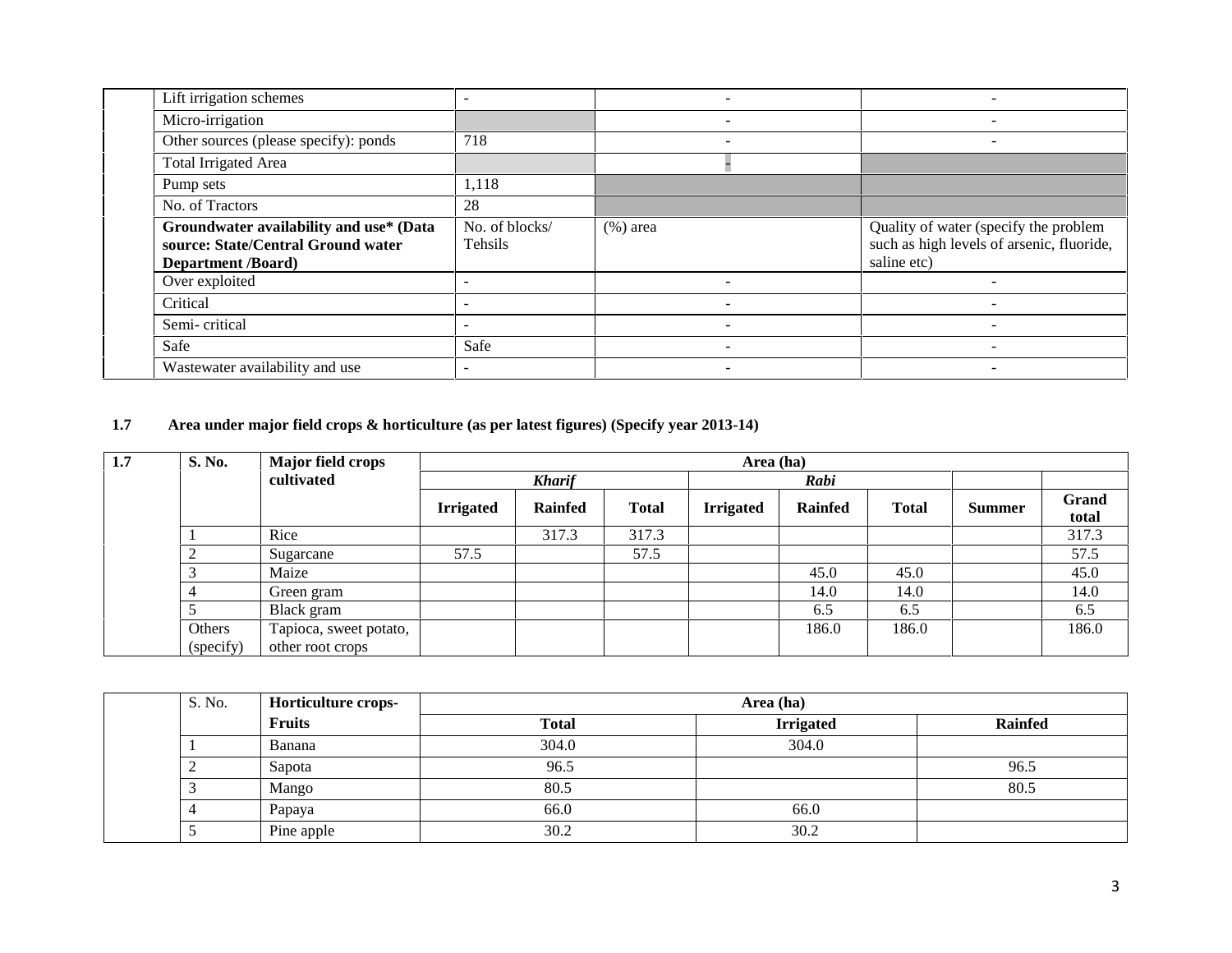| Others              | Citrus and other minor<br>fruits              | 104.15           |                  | 104.15         |  |  |
|---------------------|-----------------------------------------------|------------------|------------------|----------------|--|--|
| (specify)           |                                               |                  |                  |                |  |  |
|                     | Horticulture crops -                          | <b>Total</b>     | <b>Irrigated</b> | <b>Rainfed</b> |  |  |
|                     | <b>Vegetables</b>                             |                  |                  |                |  |  |
| $\mathbf{1}$        | Chillies                                      | 117.5            | 117.5            |                |  |  |
| $\overline{c}$      | <b>Sweet Potato</b>                           | 55.5             |                  | 55.5           |  |  |
| $\mathfrak{Z}$      | Tapioca                                       | $\frac{1}{33.0}$ |                  | 33.0           |  |  |
| Others<br>(specify) |                                               |                  |                  |                |  |  |
|                     | <b>Medicinal and</b><br><b>Aromatic crops</b> | <b>Total</b>     | <b>Irrigated</b> | <b>Rainfed</b> |  |  |
| $\mathbf{1}$        |                                               |                  |                  |                |  |  |
| $\overline{2}$      |                                               |                  |                  |                |  |  |
| Others<br>(specify) |                                               |                  |                  |                |  |  |
|                     | <b>Plantation crops</b>                       | <b>Total</b>     | <b>Irrigated</b> | <b>Rainfed</b> |  |  |
| $\mathbf{1}$        | Coconut                                       | 3560.0           |                  | 3560.0         |  |  |
| $\sqrt{2}$          | Areca nut                                     | 2235.0           |                  | 2235.0         |  |  |
| $\mathfrak{Z}$      | $\overline{\text{C}}$ ashew nut               | 29.5             |                  | 29.5           |  |  |
| $\overline{4}$      | Rubber                                        | 264.7            |                  | 264.7          |  |  |
| 5                   | Red oil palm                                  | 1,593            |                  | 1,593          |  |  |
| Others<br>(Specify) | Eg., industrial<br>pulpwood crops etc.        | $\blacksquare$   | $\blacksquare$   | $\overline{a}$ |  |  |
|                     | <b>Fodder crops</b>                           | <b>Total</b>     | <b>Irrigated</b> | <b>Rainfed</b> |  |  |
| $\mathbf{1}$        | $\mathbf{r}$                                  | 10               |                  | 10             |  |  |
| $\overline{2}$      | ä,                                            |                  |                  |                |  |  |
| Others<br>(Specify) |                                               |                  |                  |                |  |  |
|                     | <b>Total fodder crop</b>                      | 10               |                  | 10             |  |  |
|                     | area                                          |                  |                  |                |  |  |
|                     | <b>Grazing land</b>                           | $\rm NA$         |                  |                |  |  |
|                     | Sericulture etc                               | <b>NA</b>        |                  | ÷.             |  |  |
|                     | Others (specify)                              |                  |                  |                |  |  |
| <b>Livestock</b>    |                                               | <b>Male</b>      | Female           | <b>Total</b>   |  |  |
|                     | Non descriptive Cattle (local low yielding)   |                  |                  |                |  |  |
| Improved cattle     |                                               | 4102             | 13825            | 17927          |  |  |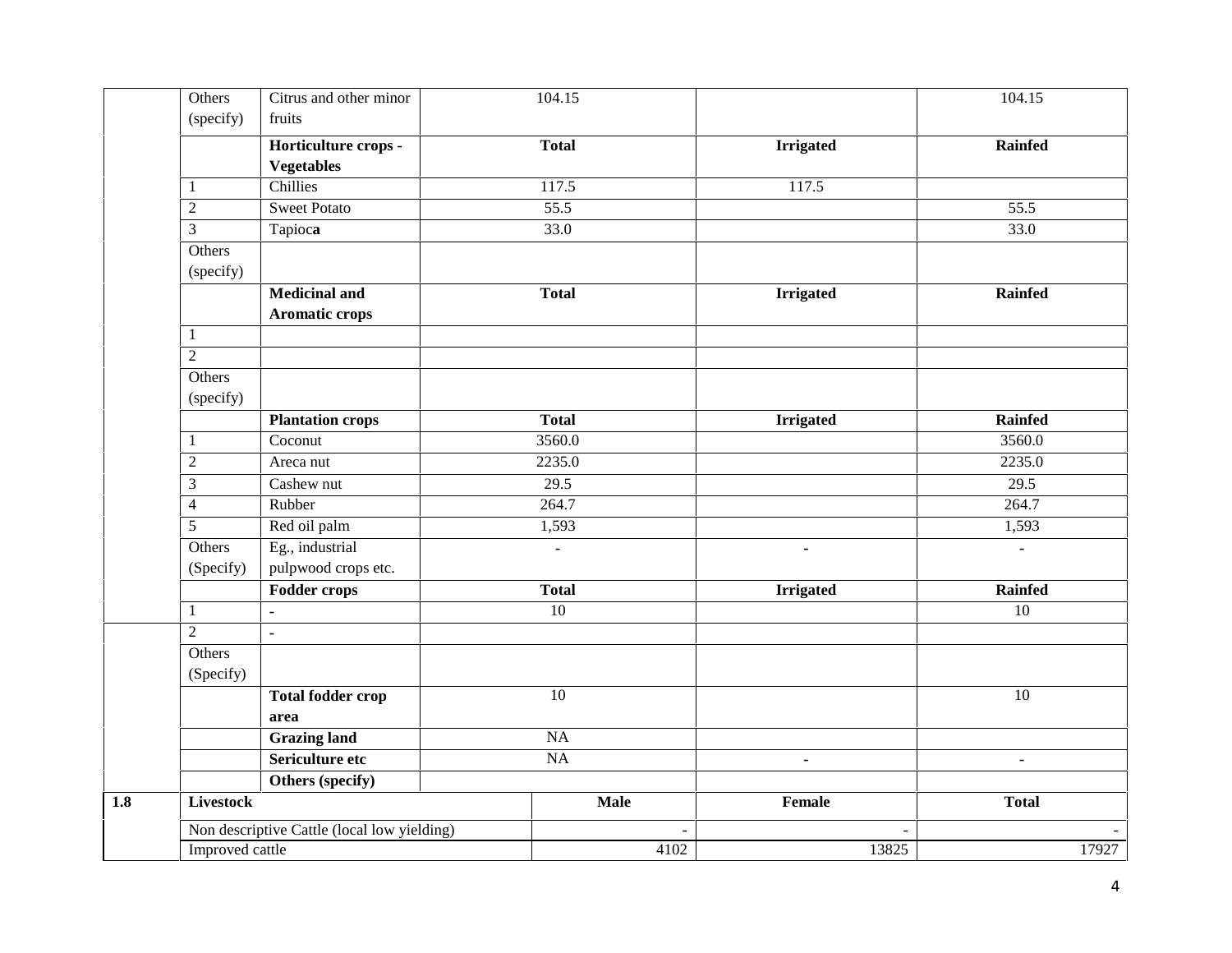|      | Crossbred cattle (Total)                                    |                                                 |              | 2223                     |                            | 5377                                 |                | 7600                                 |  |  |  |
|------|-------------------------------------------------------------|-------------------------------------------------|--------------|--------------------------|----------------------------|--------------------------------------|----------------|--------------------------------------|--|--|--|
|      | Non descriptive Buffaloes (local low yielding)              |                                                 |              |                          |                            |                                      |                |                                      |  |  |  |
|      | <b>Descript Buffaloes</b>                                   |                                                 | 266          |                          |                            | 719                                  |                | 985                                  |  |  |  |
|      | Goat                                                        |                                                 |              | 8626                     |                            | 18938                                |                | 27564                                |  |  |  |
|      | Sheep                                                       |                                                 |              |                          |                            |                                      |                |                                      |  |  |  |
|      | Others ((Pig)                                               |                                                 |              | 1286                     |                            | 1789                                 |                | 3075                                 |  |  |  |
|      | Commercial dairy farms (Number)                             |                                                 |              |                          |                            |                                      |                |                                      |  |  |  |
| 1.9  | Poultry (chicken, Duck, Turkry,                             |                                                 | No. of farms |                          |                            | <b>Total No. of birds</b>            |                |                                      |  |  |  |
|      | Commercial                                                  |                                                 |              | 47                       |                            |                                      |                | 665422                               |  |  |  |
|      | Backyard                                                    |                                                 |              |                          |                            |                                      |                |                                      |  |  |  |
| 1.10 |                                                             | Fisheries (Data source: Chief Planning Officer) |              |                          |                            |                                      |                |                                      |  |  |  |
|      | A. Capture                                                  |                                                 |              |                          |                            |                                      |                |                                      |  |  |  |
|      | i) Marine (Data Source:                                     | No. of fishermen                                | <b>Boats</b> |                          |                            | <b>Nets</b>                          | <b>Storage</b> |                                      |  |  |  |
|      | <b>Fisheries Department)</b>                                |                                                 | Mechanized   | Non-                     | Mechanized                 | Non-mechanized                       |                | facilities                           |  |  |  |
|      |                                                             |                                                 |              | mechanized               | (Trawl nets,<br>Gill nets) | (Shore Seines, Stake &<br>trap nets) |                | (Ice plants<br>etc.)                 |  |  |  |
|      |                                                             | $\overline{\phantom{a}}$                        | 58           | 682                      | 1342                       | 1510                                 |                | ice plant :12<br>cold storage:<br>06 |  |  |  |
|      | ii) Inland (Data Source:<br><b>Fisheries Department)</b>    | No. Farmer owned ponds                          |              | <b>No. of Reservoirs</b> |                            | No. of village tanks                 |                |                                      |  |  |  |
|      |                                                             | 760                                             |              |                          | 6                          | ä,                                   |                |                                      |  |  |  |
|      | <b>B.</b> Culture                                           |                                                 |              |                          |                            |                                      |                |                                      |  |  |  |
|      |                                                             |                                                 |              |                          | Water Spread Area (ha)     | Yield (t/ha)                         |                | <b>Production (tons)</b>             |  |  |  |
|      |                                                             |                                                 |              | $\boldsymbol{0}$         |                            | $\Omega$                             |                | $\Omega$                             |  |  |  |
|      | i) Brackish water (Data Source: MPEDA/Fisheries Department) |                                                 |              |                          |                            |                                      |                |                                      |  |  |  |
|      | ii) Fresh water (Data Source: Fisheries Department)         |                                                 |              |                          | 233.0                      | 10.31                                |                | 73                                   |  |  |  |
|      | <b>Others</b>                                               |                                                 |              |                          |                            |                                      |                |                                      |  |  |  |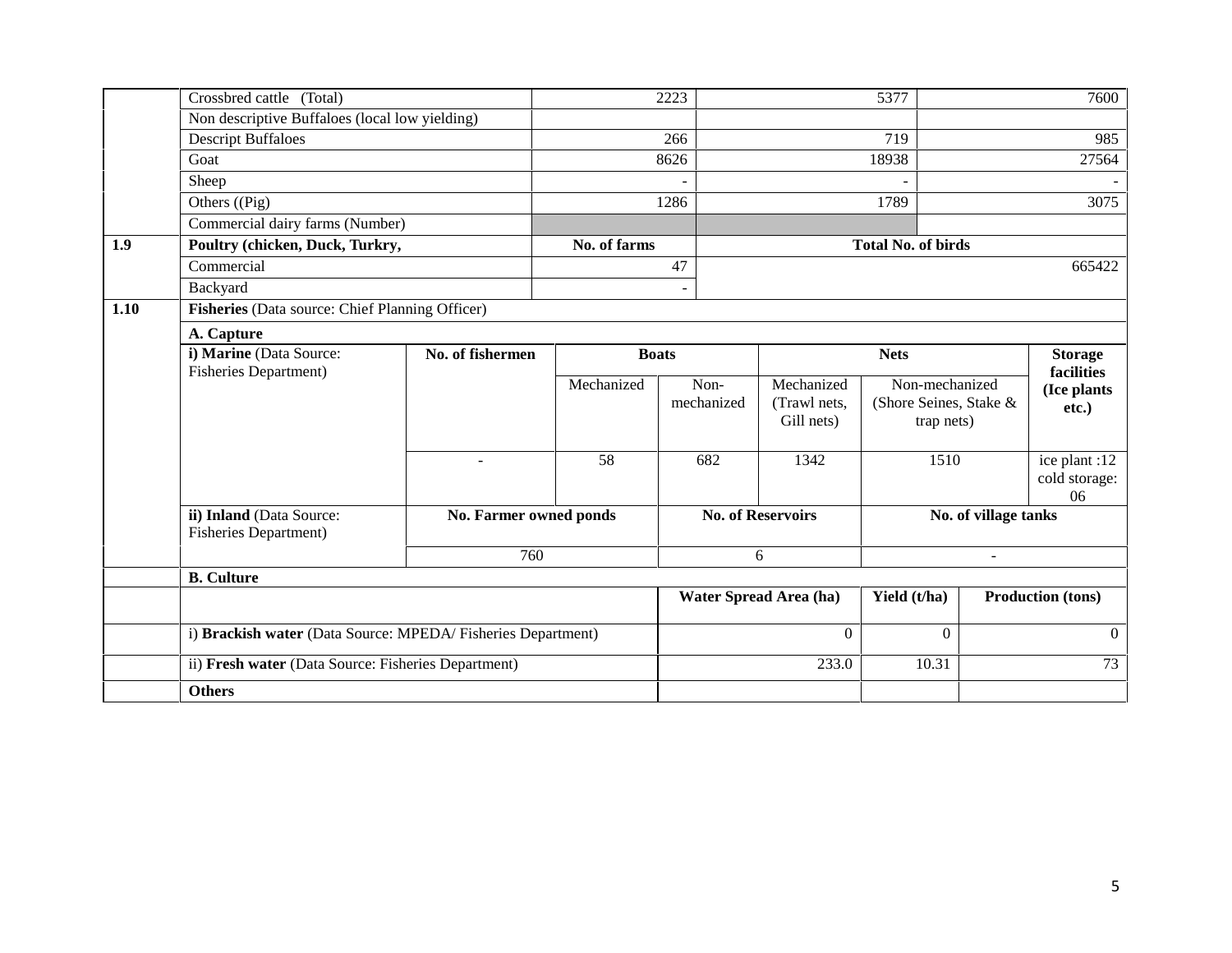| 1.11   | Name of      |                   | <b>Kharif</b>                                                             |                          | Rabi                     |                       | <b>Summer</b>            |                   | <b>Total</b>            | Crop                                     |
|--------|--------------|-------------------|---------------------------------------------------------------------------|--------------------------|--------------------------|-----------------------|--------------------------|-------------------|-------------------------|------------------------------------------|
| crop   |              | Production<br>(t) | Productivity<br>(kg/ha)                                                   | Production<br>(t)        | Productivity<br>(kg/ha)  | Production<br>(000 t) | Productivity<br>(kg/ha)  | Production<br>(t) | Productivity<br>(kg/ha) | residue<br><b>as</b><br>fodder<br>(tons) |
|        |              |                   | Major Field crops (Crops to be identified based on total acreage)         |                          |                          |                       |                          |                   |                         |                                          |
| Crop 1 | Paddy        | 1187.9            | 3744                                                                      | $\overline{\phantom{a}}$ |                          |                       |                          | 1187.9            | 3744                    | 1782                                     |
| Crop 2 | Sugarcane    | 2058              | 37800                                                                     |                          | $\overline{\phantom{a}}$ |                       |                          | 2058              | 37800                   | 618                                      |
| Crop 3 | Maize        |                   |                                                                           | 111.5                    | 247.8                    |                       |                          | 111.5             | 2478                    | ۰                                        |
| Crop 4 | Greengram    |                   |                                                                           | 7.6                      | 542                      |                       | $\overline{\phantom{a}}$ | 7.6               | 542                     | 38                                       |
| Crop 5 | Black gram   | ۰                 |                                                                           | 3.1                      | 477                      |                       |                          | 3.1               | 477                     | 16                                       |
|        |              |                   | Major Horticultural crops (Crops to be identified based on total acreage) |                          |                          |                       |                          |                   |                         |                                          |
| Crop 1 | Coconut      | 16.0 million      | 4494 nuts                                                                 |                          | $\overline{\phantom{a}}$ |                       | $\overline{\phantom{a}}$ | 16.0 million      | 4494 nuts               | $\overline{\phantom{a}}$                 |
| Crop 2 | Areca nut    | 5610.5            | 2510                                                                      | $\overline{\phantom{a}}$ | $\overline{\phantom{a}}$ | -                     | $\overline{\phantom{a}}$ | 5601.5            | 2510                    | $\overline{\phantom{a}}$                 |
| Crop 3 | <b>Black</b> | 61.3              | 151.1                                                                     |                          |                          |                       |                          | 61.3              | 151.1                   |                                          |
|        | pepper       |                   |                                                                           |                          |                          |                       |                          |                   |                         |                                          |
| Crop 4 | Banana       | 3478              | 1441                                                                      | $\overline{a}$           |                          | $\equiv$              |                          | 3478              | 1441                    | -                                        |
| Crop 5 | Chilly       | 289               | 2459.6                                                                    |                          |                          |                       |                          | 289               | 2459.6                  | ۰                                        |

## **1.11 Production and Productivity of major crops** (Average of last 5 years: 2013-14):

| 1.12 | Sowing window for 5<br>major field crops<br>(start and end of normal<br>sowing period) | Crop 1: Paddy        | 2: Maize                 | 3: Pulses | $4:---$ | $5: --$ |
|------|----------------------------------------------------------------------------------------|----------------------|--------------------------|-----------|---------|---------|
|      | Kharif-Rainfed                                                                         | Mid July- early Sept |                          |           |         |         |
|      | Kharif-Irrigated                                                                       | $\sim$               | $\overline{\phantom{a}}$ |           |         |         |
|      | Rabi-Rainfed                                                                           | $\sim$               | Nov-Dec                  | Dec-Jan   |         |         |
|      | Rabi-Irrigated                                                                         | $\sim$               |                          |           |         |         |

| 1.13 | What is the major contingency the district is prone to? (Tick mark) | <b>Regular</b>           | <b>Occasional</b> | <b>None</b> |
|------|---------------------------------------------------------------------|--------------------------|-------------------|-------------|
|      | Drought                                                             |                          |                   |             |
|      | Flood (low lying and coastal areas)                                 |                          |                   |             |
|      | Cyclone                                                             |                          |                   |             |
|      | Hail storm                                                          |                          |                   |             |
|      | Heat wave                                                           | $\overline{\phantom{a}}$ |                   |             |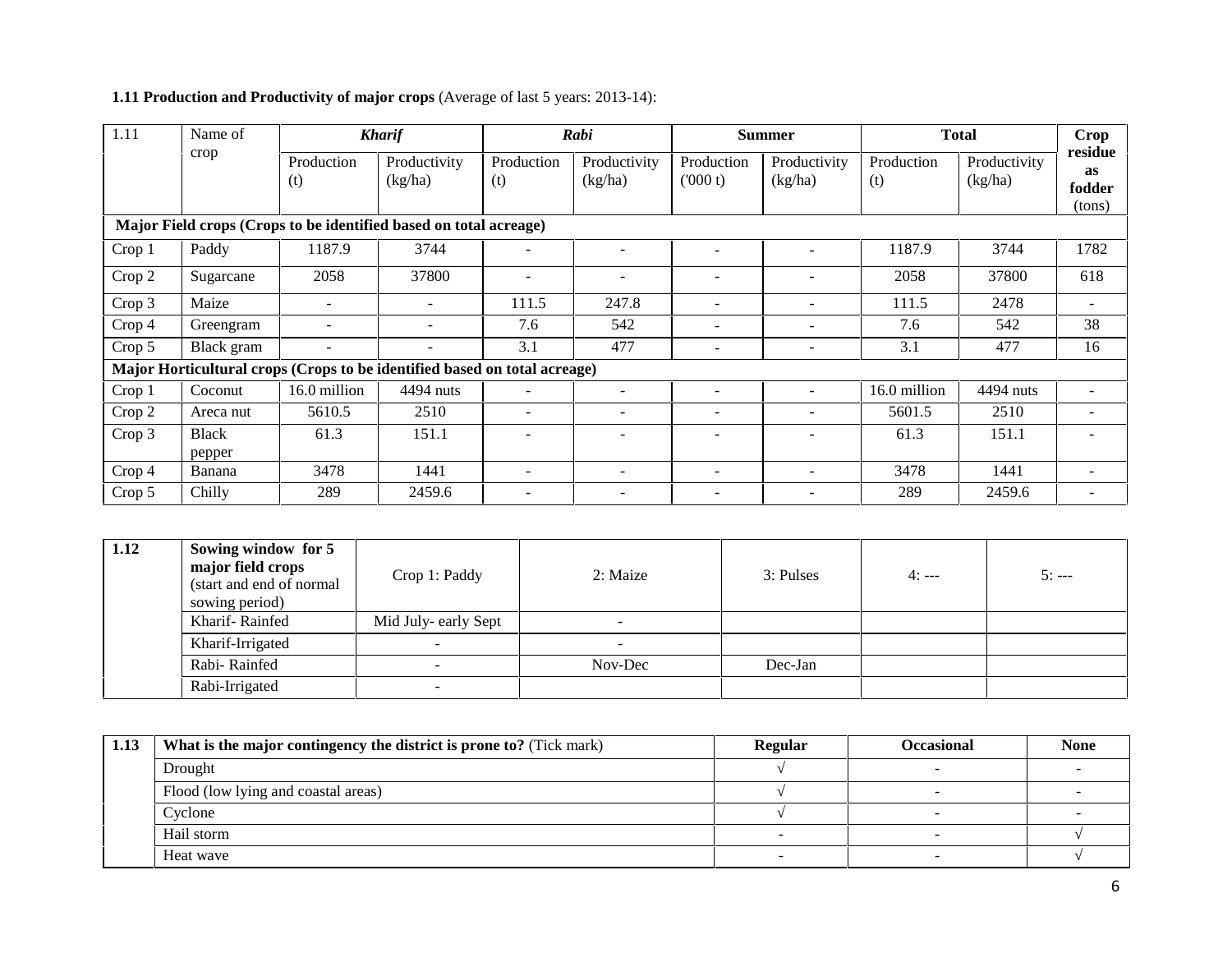| Cold wave                                                                                |  |  |
|------------------------------------------------------------------------------------------|--|--|
| Frost                                                                                    |  |  |
| Sea water intrusion                                                                      |  |  |
| Pests and disease outbreak (specify)                                                     |  |  |
| • Bacterial leaf blight, Sheath blight; stem borers, leaf folder, sucking pests and rats |  |  |
| of rice                                                                                  |  |  |
| • Dry root rot of pulses                                                                 |  |  |
| • Coconut/ bud rot, areca nut bud rot, yellow leaf disease, leaf blight/spot and         |  |  |
| rhinoceros beetle                                                                        |  |  |
| • Banana Bunchy Top Virus, leaf spot/blight                                              |  |  |
| • Rhizome rot/ leaf blight of ginger and turmeric; pepper leaf blight                    |  |  |
| Others (specify)                                                                         |  |  |
|                                                                                          |  |  |

| 1.14 | <b>Include Digital maps of</b><br>the district for | Location map of district within State as Annexure I | Enclosed: Yes |
|------|----------------------------------------------------|-----------------------------------------------------|---------------|
|      |                                                    | Mean annual rainfall as Annexure 2                  | Enclosed: Yes |
|      |                                                    | Soil map as Annexure 3                              | Enclosed: No  |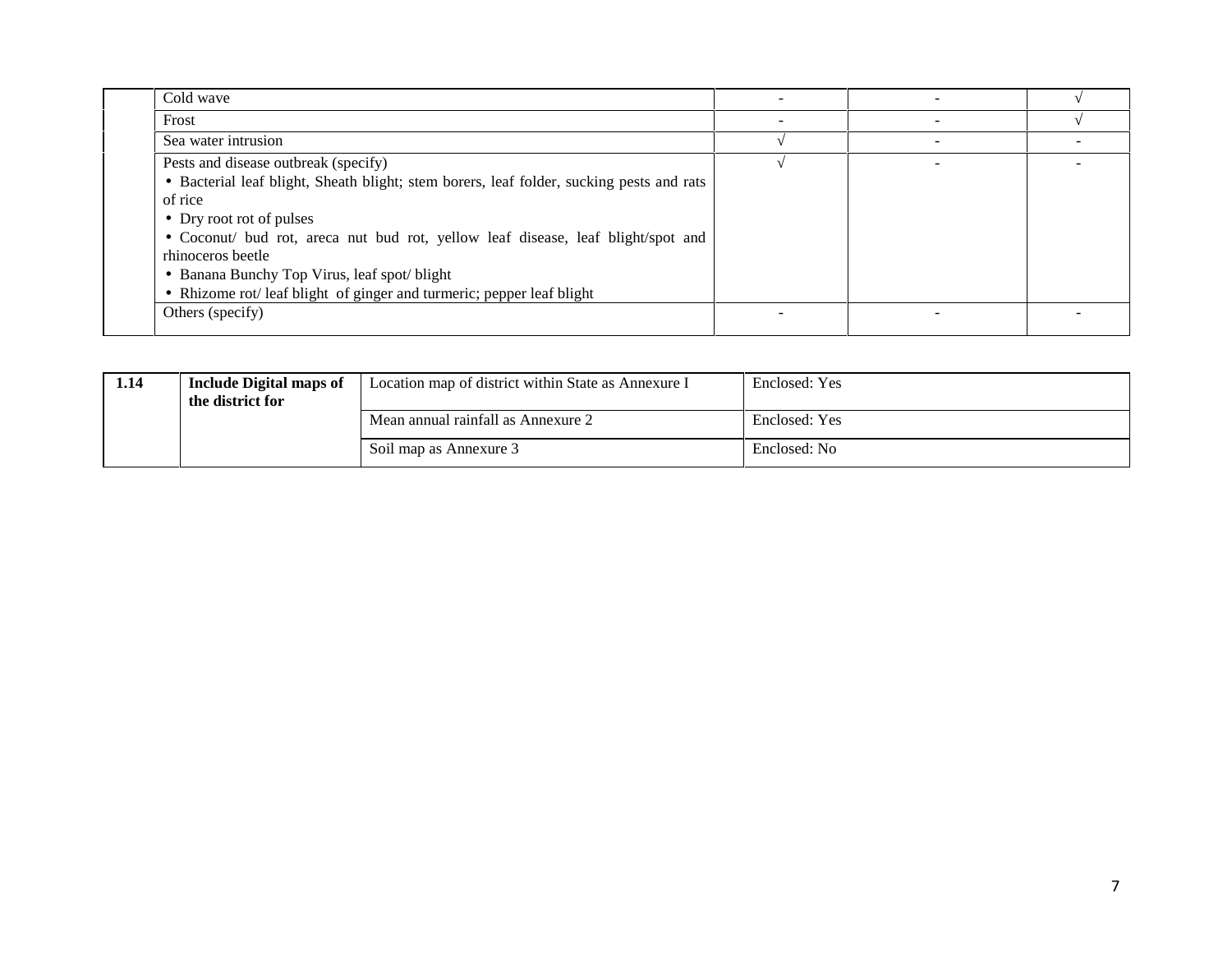**Annexure I** Location map of South Andaman district within Andaman & Nicobar Islands

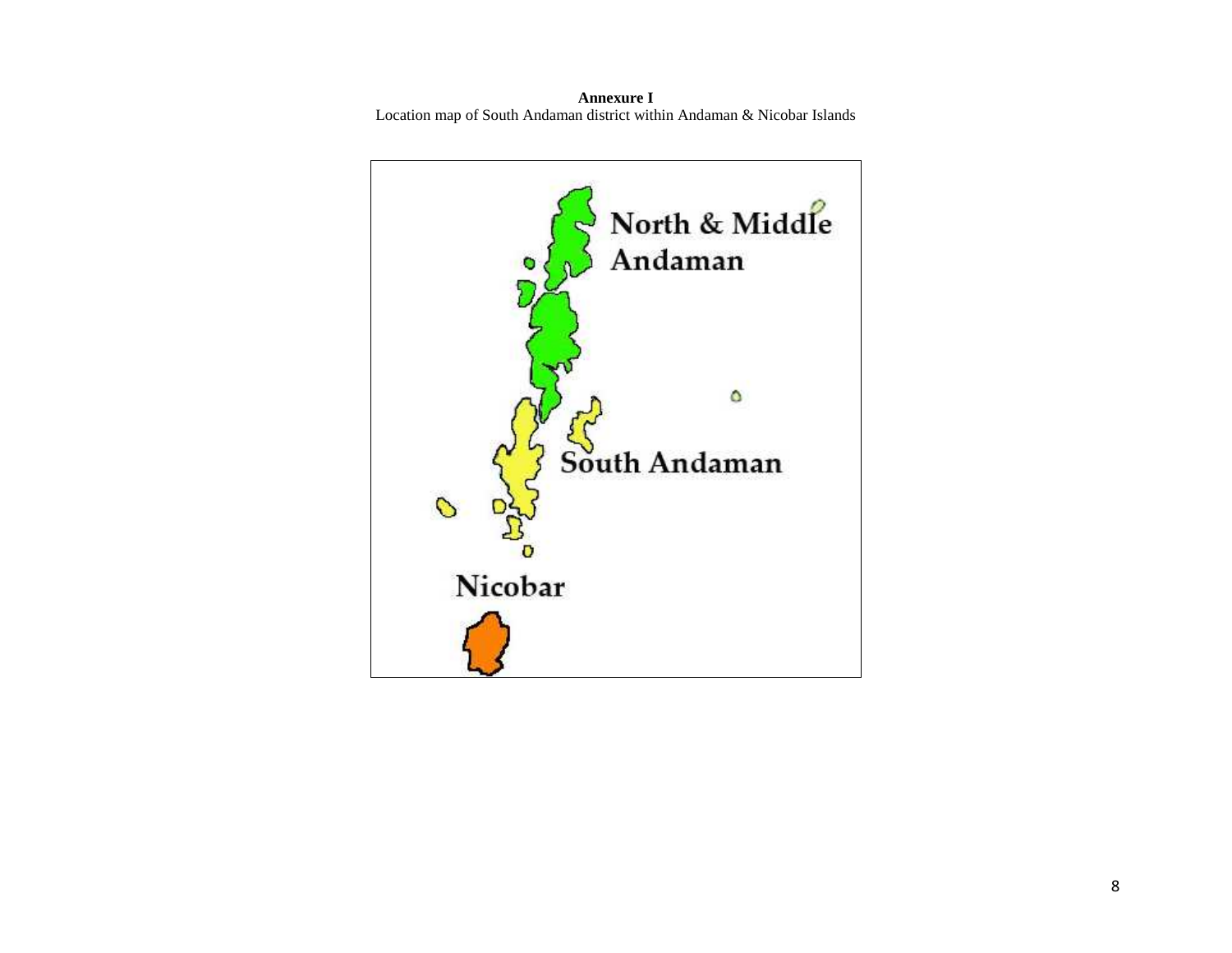#### Annexure 2

Mean annual rainfall of South Andaman district within Andaman & Nicobar Islands

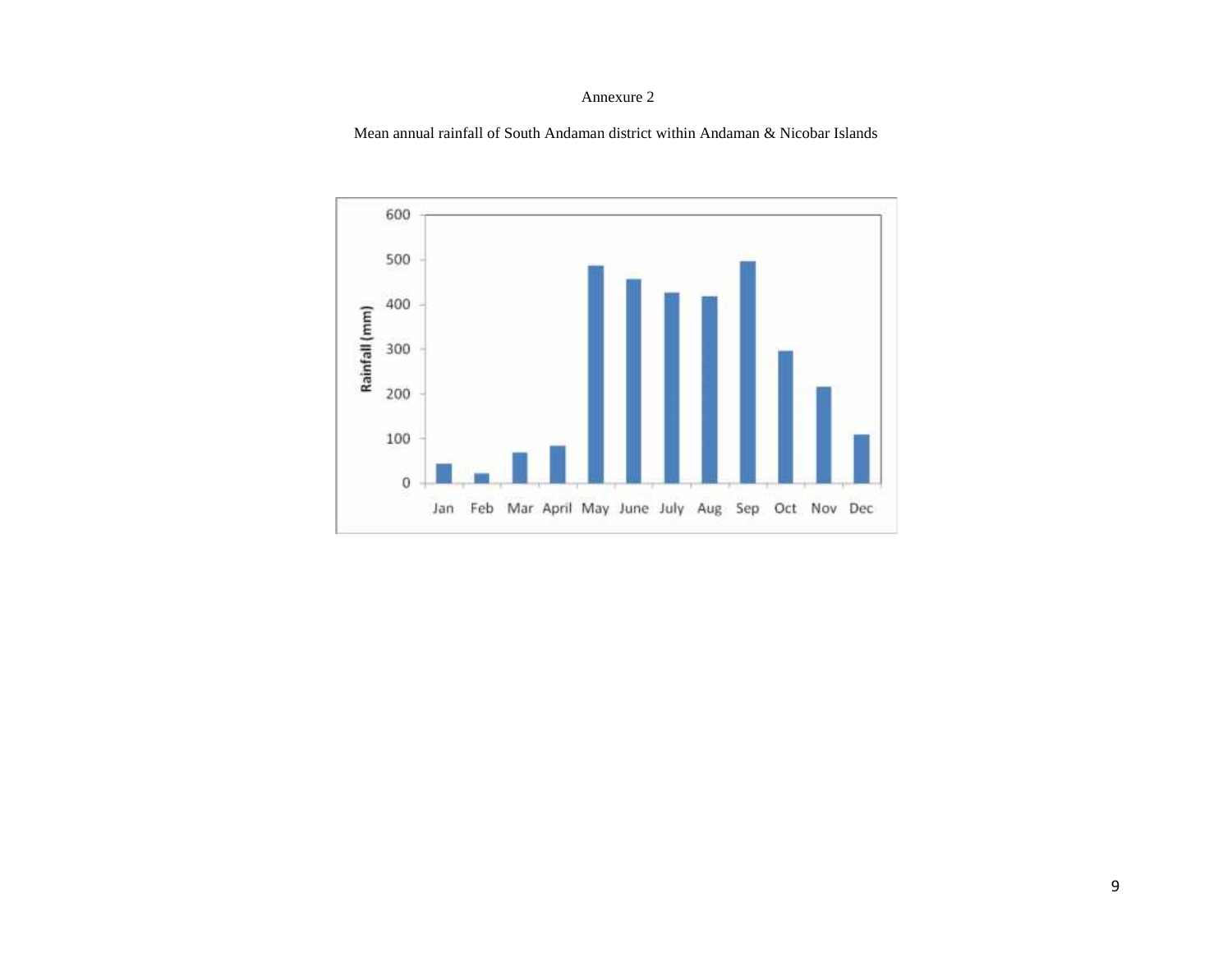## **2.0 Strategies for weather related contingencies**

## **2.1 Drought**

#### **2.1.1 Rainfed situation**

| <b>Condition</b>                                   | <b>Suggested Contingency measures</b> |                                       |                                                       |                           |                                     |
|----------------------------------------------------|---------------------------------------|---------------------------------------|-------------------------------------------------------|---------------------------|-------------------------------------|
|                                                    | <b>Major Farming</b><br>situation     | <b>Normal Crop/Cropping</b><br>system | Change in crop / cropping<br>system including variety | <b>Agronomic measures</b> | <b>Remarks</b> on<br>Implementation |
| <b>Early season</b><br>drought (delayed<br>onset): |                                       |                                       | Not Applicable                                        |                           |                                     |
| Delay by $2/4/6/8$<br>weeks                        |                                       |                                       |                                                       |                           |                                     |

| <b>Condition</b><br><b>Suggested Contingency measures</b><br>Rabi / winter/ summer season                                       |                                   |                                                                                      |                                                                               |                                                                                                                             |                                     |
|---------------------------------------------------------------------------------------------------------------------------------|-----------------------------------|--------------------------------------------------------------------------------------|-------------------------------------------------------------------------------|-----------------------------------------------------------------------------------------------------------------------------|-------------------------------------|
|                                                                                                                                 | <b>Major Farming</b><br>situation | <b>Normal Crop/cropping</b><br>system                                                | Crop management                                                               | Soil nutrient &<br>moisture conservation<br>measures                                                                        | <b>Remarks</b> on<br>Implementation |
| Early season drought (Normal onset)                                                                                             |                                   |                                                                                      |                                                                               |                                                                                                                             |                                     |
| <b>Normal onset</b><br>followed by 15-20<br>days dry spell<br>after sowing<br>leading to poor<br>germination/crop<br>stand etc. |                                   | Rice-pulse / vegetable                                                               | Do gap filling of vegetable<br>$\bullet$<br>crops<br>Re-sowing of field crops | Mulching of crops<br>l e<br>with crop residues /<br>plastics<br>Provide crop saving<br>$\bullet$<br>irrigation if available |                                     |
|                                                                                                                                 |                                   | Mid season drought (long dry spell, consecutive 2 weeks rainless $(>2.5$ mm) period) |                                                                               |                                                                                                                             |                                     |
| At vegetative stage                                                                                                             |                                   | Rice-pulse / vegetable                                                               | Remove the weeds and use<br>$\bullet$<br>them as mulch                        | Provide life saving<br>l e<br>irrigation including<br>fertigation                                                           |                                     |
| Mid season drought (long dry spell)                                                                                             |                                   |                                                                                      |                                                                               |                                                                                                                             |                                     |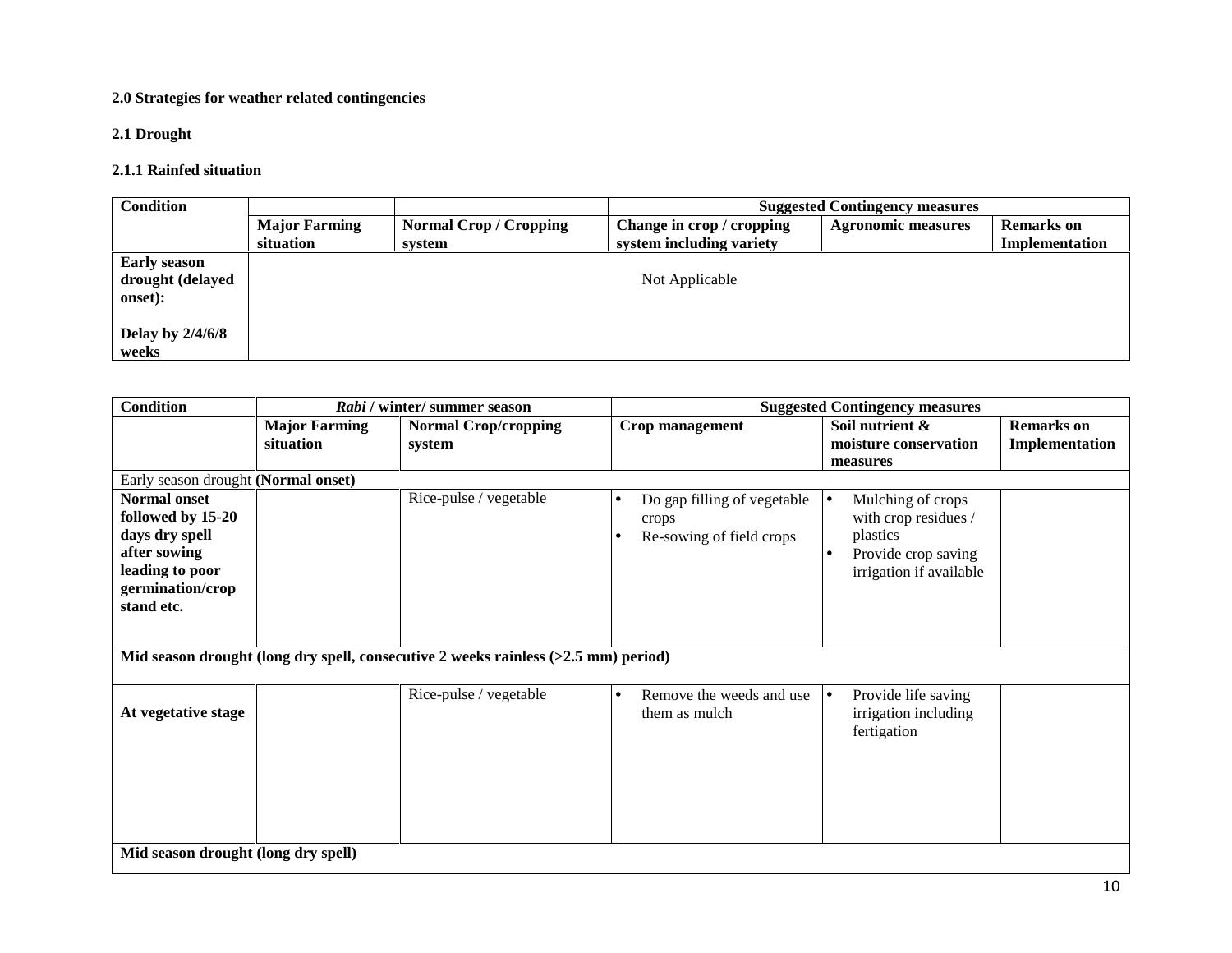| At flowering/<br>fruiting stage                             |                                                                                                                                                        | Rice-pulse/vegetable                                        | Harvest the green pods of<br>$\bullet$<br>mungbean for vegetable<br>purpose                                                                                                                                                                                                                                                                                                          |                                              |
|-------------------------------------------------------------|--------------------------------------------------------------------------------------------------------------------------------------------------------|-------------------------------------------------------------|--------------------------------------------------------------------------------------------------------------------------------------------------------------------------------------------------------------------------------------------------------------------------------------------------------------------------------------------------------------------------------------|----------------------------------------------|
| <b>Terminal drought</b><br>(Early withdrawal<br>of monsoon) | High rainfall<br>uplands, eroded hill<br>slopes, medium<br>lands, valleys and<br>coastal areas with<br>winter and summer<br>season moisture<br>stress. | Rice-pulse / groundnut /<br>vegetable / maize               | Zero till sowing of<br>$\bullet$<br>post rice (rabi)<br>crops (including<br>paira / utera<br>cropping of pulse<br>crops)<br>Use of short<br>duration drought<br>tolerant varieties<br>Mulching with rice<br>stubbles / residues<br>Optimum plant<br>population<br>maintenance<br>Life saving<br>irrigation                                                                           | <b>RKVY</b> funds<br>for micro<br>irrigation |
|                                                             |                                                                                                                                                        | Coconut / areca nut / fruit crop<br>based homestead farming | Water shed based<br>development<br>De-silting and raising of<br>embankment of existing<br>water bodies,<br>establishment of<br>community water<br>harvesting structures<br>Micro irrigation with<br>conserved water<br>Mulching with coconut /<br>areca nut leaves, shells and<br>other crop wastes in the<br>plant basins<br>Apply organic manures to<br>enhance soil water storage |                                              |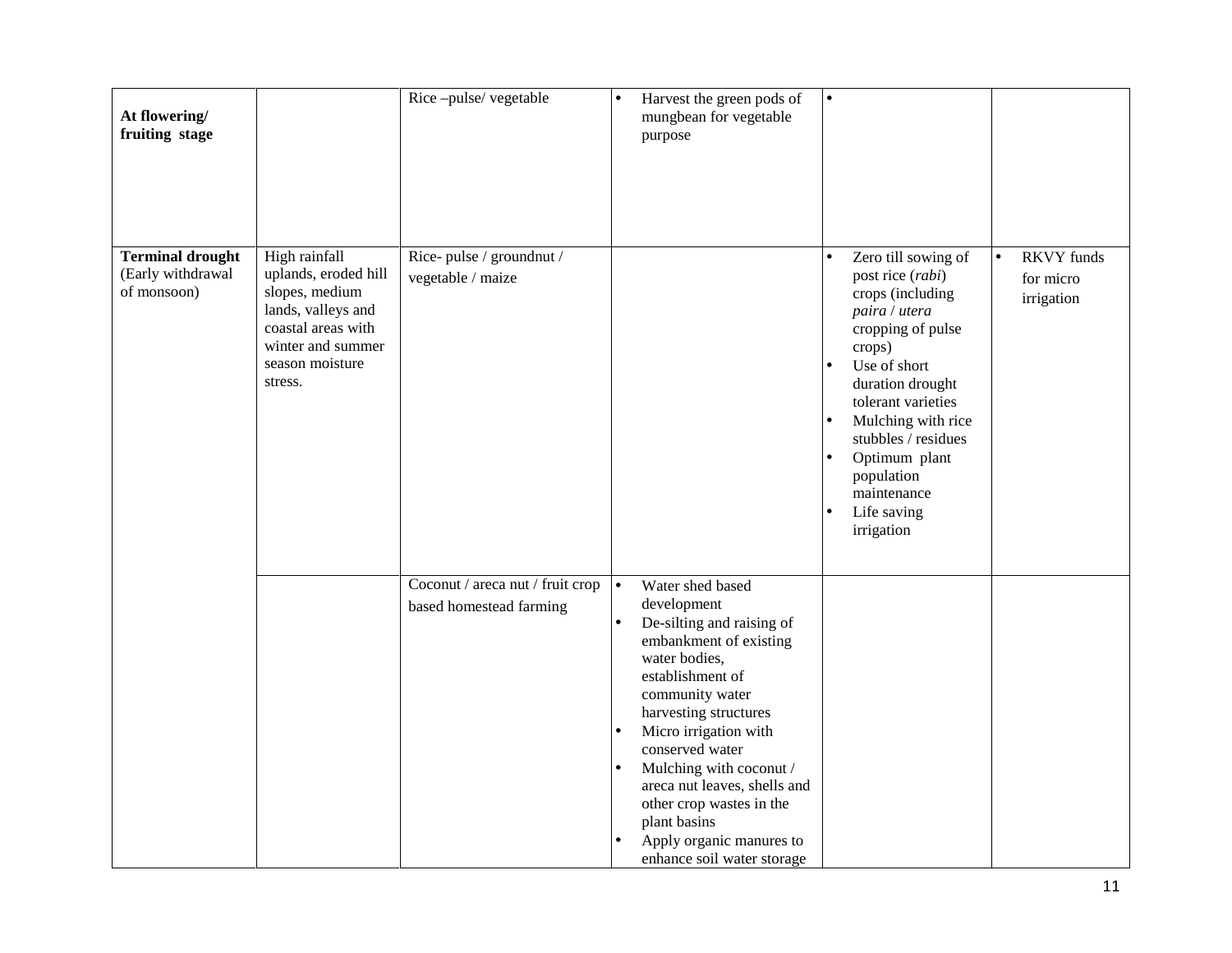### **2.1.2 Drought - Irrigated situation**

| <b>Condition</b>                                                                       |                                                  | <b>Suggested Contingency measures</b> |                                                                                                |                                                                                                                                                                                                                                         |                                     |  |
|----------------------------------------------------------------------------------------|--------------------------------------------------|---------------------------------------|------------------------------------------------------------------------------------------------|-----------------------------------------------------------------------------------------------------------------------------------------------------------------------------------------------------------------------------------------|-------------------------------------|--|
|                                                                                        | <b>Major Farming</b><br>situation                | <b>Normal Crop/cropping</b><br>system | Change in crop/cropping<br>system                                                              | <b>Agronomic measures</b>                                                                                                                                                                                                               | <b>Remarks</b> on<br>Implementation |  |
| Delayed release of<br>water in canals due<br>to low rainfall                           |                                                  |                                       |                                                                                                | Not applicable                                                                                                                                                                                                                          |                                     |  |
| Limited release of<br>water in canals due<br>to low rainfall                           |                                                  |                                       |                                                                                                |                                                                                                                                                                                                                                         |                                     |  |
| Non release of<br>water in canals<br>under delayed<br>onset of monsoon<br>in catchment |                                                  |                                       |                                                                                                |                                                                                                                                                                                                                                         |                                     |  |
| Lack of inflows<br>into tanks due to<br>insufficient<br>/delayed onset of<br>monsoon   | Medium and low<br>lands of valleys and<br>coasts | Rice-vegetables/pulse                 | Adopt zero till cultivation of • Adopt micro irrigation<br>$\bullet$<br>vegetable / pulse crop | • Mulching                                                                                                                                                                                                                              |                                     |  |
| Insufficient<br>groundwater<br>recharge due to<br>low rainfall                         | Uplands and<br>medium lands                      | Plantation crops                      | No change                                                                                      | Take effective control<br>of weeds in tree<br>basins by mulching<br>or by interculture /<br>manual<br>land<br>inversion practices<br>Don't exploit ground<br>water excessively as<br>it leads to saline<br>water lifting from<br>ground |                                     |  |
| Any other<br>condition (specify)                                                       |                                                  |                                       |                                                                                                |                                                                                                                                                                                                                                         |                                     |  |

**2.2 Unusual rains (untimely, unseasonal etc)** (for both rainfed and irrigated situations)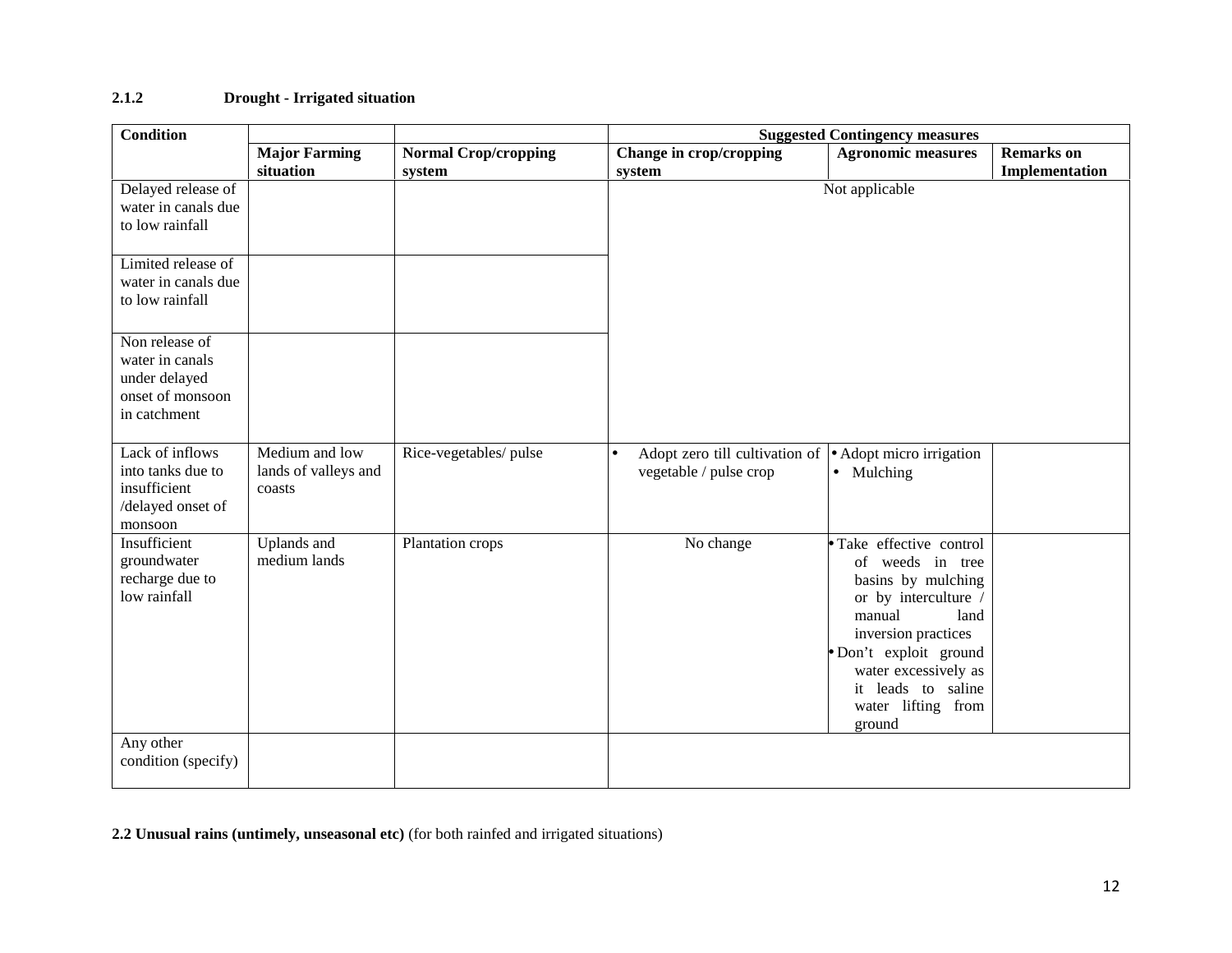| <b>Condition</b>                |                                                                                                                                                                                                                                                                                                                                                                                                                                                                                                                                                                                                                     |                                                                                       | <b>Suggested contingency measure</b>                                                                                                                                                                                                                                                                                                                                                                                                                                  |  |  |  |  |  |  |  |
|---------------------------------|---------------------------------------------------------------------------------------------------------------------------------------------------------------------------------------------------------------------------------------------------------------------------------------------------------------------------------------------------------------------------------------------------------------------------------------------------------------------------------------------------------------------------------------------------------------------------------------------------------------------|---------------------------------------------------------------------------------------|-----------------------------------------------------------------------------------------------------------------------------------------------------------------------------------------------------------------------------------------------------------------------------------------------------------------------------------------------------------------------------------------------------------------------------------------------------------------------|--|--|--|--|--|--|--|
|                                 | <b>Vegetative stage</b>                                                                                                                                                                                                                                                                                                                                                                                                                                                                                                                                                                                             | <b>Flowering stage</b>                                                                | Post harvest<br><b>Crop maturity stage</b>                                                                                                                                                                                                                                                                                                                                                                                                                            |  |  |  |  |  |  |  |
|                                 | Continuous high rainfall in a short span leading to water logging                                                                                                                                                                                                                                                                                                                                                                                                                                                                                                                                                   |                                                                                       |                                                                                                                                                                                                                                                                                                                                                                                                                                                                       |  |  |  |  |  |  |  |
| Rice                            | Drain out the excess water<br>$\bullet$<br>Delay N topdressing till water<br>$\bullet$<br>recedes<br>Take up gap filling with<br>$\bullet$<br>seedlings available from<br>nursery or by splitting the<br>tillers from the surviving hills.                                                                                                                                                                                                                                                                                                                                                                          | Apply the recommended $\bullet$<br>dose of fertilizers after<br>excess water drainage | Improve drainage facility $  \bullet  $<br>Spread the sheaves<br>and establish alleys<br>loosely in the fields<br>or on field bunds that<br>Harvest the crop at<br>are devoid of water<br>physiological maturity.<br>stagnation.<br>Dry the<br>grain to<br>moisture<br>proper<br>before<br>content<br>bagging and storage.<br>Add salt to the grain<br>for<br>removing<br>moisture from grain<br>Go for drying of grain<br>weather<br>when<br>$\frac{1}{1}$<br>clear. |  |  |  |  |  |  |  |
| Pulse (mungbean and<br>urdbean) | Go for raised bed planting<br>$\bullet$<br>Drain out excess water as early<br>$\bullet$<br>as possible<br>Inter cultivation at optimum<br>moisture condition to loosen<br>and aerate the soil and to<br>control weeds<br>Top dress 20 kg urea or DAP<br>ha after drainage of water<br>Foliar spray $1\%$ KNO <sub>3</sub> or water<br>complex (NPK) fertilizers to<br>support nutrition<br>Spray systemic fungicides two<br>to three times to control fungal<br>diseases and their outbreak<br>following rains<br>Take<br>timely<br>up<br>control<br>measures against the outbreak<br>of pests like Spodoptera etc. | Spray 2% urea solution $\bullet$<br>for quick recovery                                | Harvest mungbean<br>Dry the produce to<br>for $\bullet$<br>seeds<br>moisture<br>green<br>and<br>proper<br>Incorporate the rest of<br>before<br>content<br>biomass into soil to act<br>bagging and storage<br>as green manure or dual $\left  \bullet \right $<br>Quickly dispose the<br>purpose crop<br>produce                                                                                                                                                       |  |  |  |  |  |  |  |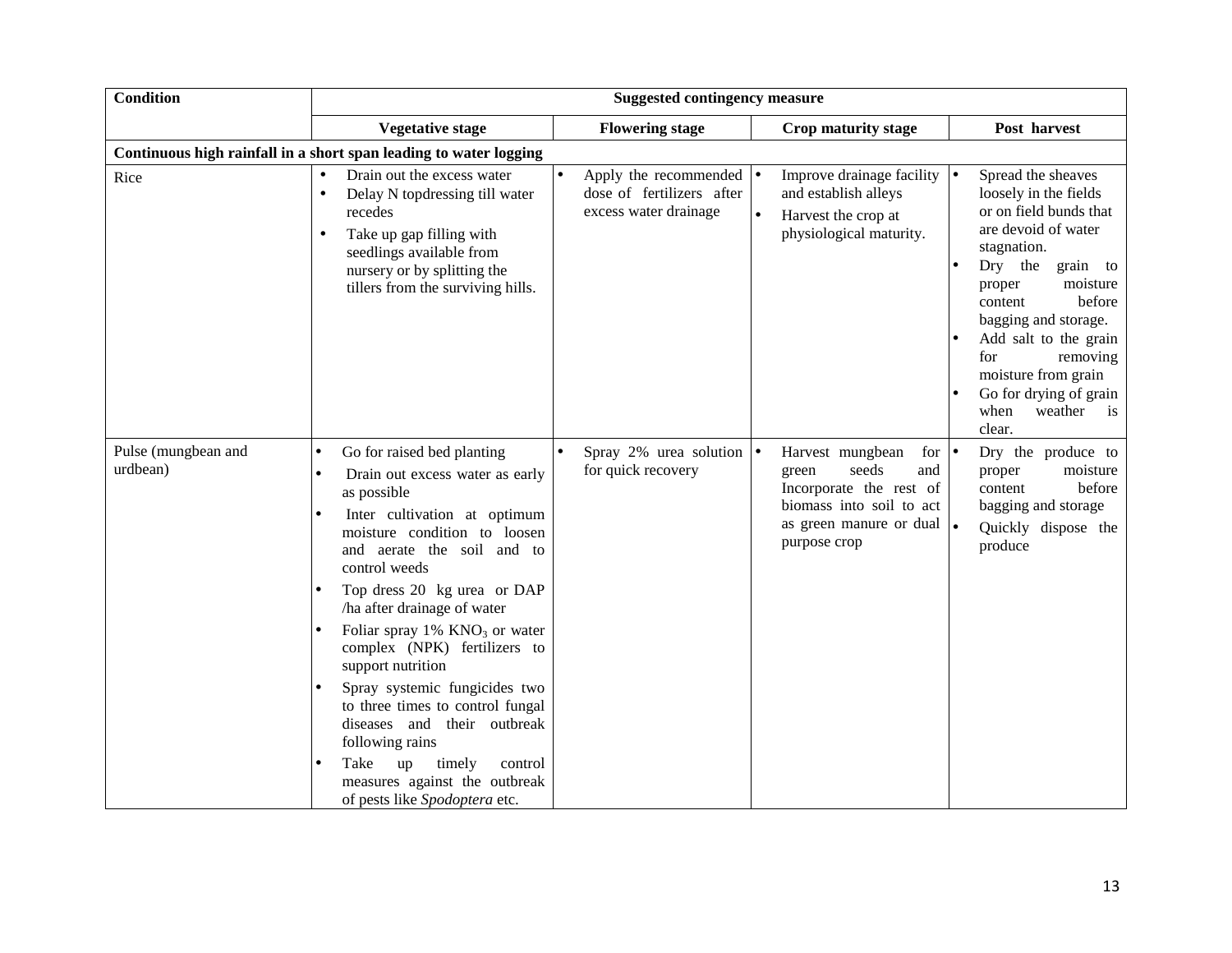| Vegetables (Brinjal, okra,<br>cowpea, cabbage,<br>cauliflower,)   | Go for raised bed planting<br>the<br>Cover<br>$\bullet$<br>curd<br>(cauliflower)<br>through<br>Drain out excess water<br>tying the outer leaves up<br>over the curd.  | Harvest the produce<br>immediately for<br>disposal.                  |
|-------------------------------------------------------------------|-----------------------------------------------------------------------------------------------------------------------------------------------------------------------|----------------------------------------------------------------------|
| Horticulture                                                      |                                                                                                                                                                       |                                                                      |
| Banana                                                            | Provide proper drainage<br>Delay the harvest                                                                                                                          | Improve storage                                                      |
| Papaya                                                            | Spray systemic fungicides to control fungal diseases outbreak                                                                                                         | facility/ godowns.                                                   |
| Citrus                                                            |                                                                                                                                                                       |                                                                      |
| Mango                                                             |                                                                                                                                                                       |                                                                      |
| Coconut, Areca nut, spices                                        | Grow cover crops to arrest soil loss from runoff in steep slopes<br>Collect and conservation of rainwater into ponds / check dams for post rainy season use           | Use of copra dryers /<br>solar dryers for quick<br>drying of produce |
| Heavy rainfall with high speed winds in a short span <sup>2</sup> |                                                                                                                                                                       |                                                                      |
| Rice                                                              | Improve drainage facility<br>$\bullet$                                                                                                                                | Improve storage                                                      |
|                                                                   | Establish shelter belts with coconut / areca nut trees<br>$\bullet$                                                                                                   | facility                                                             |
| Banana                                                            | Improve drainage<br>$\bullet$                                                                                                                                         |                                                                      |
|                                                                   | Propping of Banana and establish shelter belts / wind breaks<br>$\bullet$                                                                                             |                                                                      |
| Coconut, Areca nut, pepper,                                       | Provide proper drainage in low lying areas<br>$\bullet$                                                                                                               | Dry the copra with                                                   |
| fruit crops                                                       | Provide vegetation cover in sloppy lands to prevent soil erosion<br>$\bullet$                                                                                         | solar dryers                                                         |
| Vegetables                                                        | Provide proper drainage and establish wind breaks<br>$\bullet$                                                                                                        | Harvest the produce                                                  |
|                                                                   | Plant vegetables on raised beds in such areas<br>$\bullet$                                                                                                            | and dispose<br>immediately                                           |
| Outbreak of pests and diseases due to unseasonal rains            |                                                                                                                                                                       |                                                                      |
| Rice                                                              | Use bacterial leaf blight (BLB) and sheath blight (SB) resistant varieties.<br>$\bullet$                                                                              |                                                                      |
|                                                                   | Adopt prophylactic and curative measures<br>$\bullet$                                                                                                                 |                                                                      |
|                                                                   | Use of disease free seeds and treat the seeds with fungicides / bactericides<br>$\bullet$                                                                             |                                                                      |
|                                                                   | Adopt balanced application of fertilizers<br>$\bullet$                                                                                                                |                                                                      |
|                                                                   | Follow phyto-sanitary measures<br>$\bullet$                                                                                                                           |                                                                      |
|                                                                   | Rats should be controlled by traps / rodenticide (bromodiolone cake: 0.005%, zinc phosphide<br>$\bullet$<br>$2\%$ ) use                                               |                                                                      |
| Coconut                                                           | Prophylactic and control measures against bud rot and red palm weevil be taken up<br>$\bullet$                                                                        |                                                                      |
|                                                                   | Rats should be controlled by traps / rodenticide (bromodiolone cake: 0.005%, zinc phosphide 2%) use and banding the<br>$\bullet$                                      |                                                                      |
|                                                                   | trunks of palms with galvanized iron sheets                                                                                                                           |                                                                      |
| Areca nut                                                         | Avoid water stagnation in the garden by providing drainage facilities.<br>$\bullet$<br>Prophylactic spray of fungicides and field sanitation be followed<br>$\bullet$ |                                                                      |
|                                                                   |                                                                                                                                                                       |                                                                      |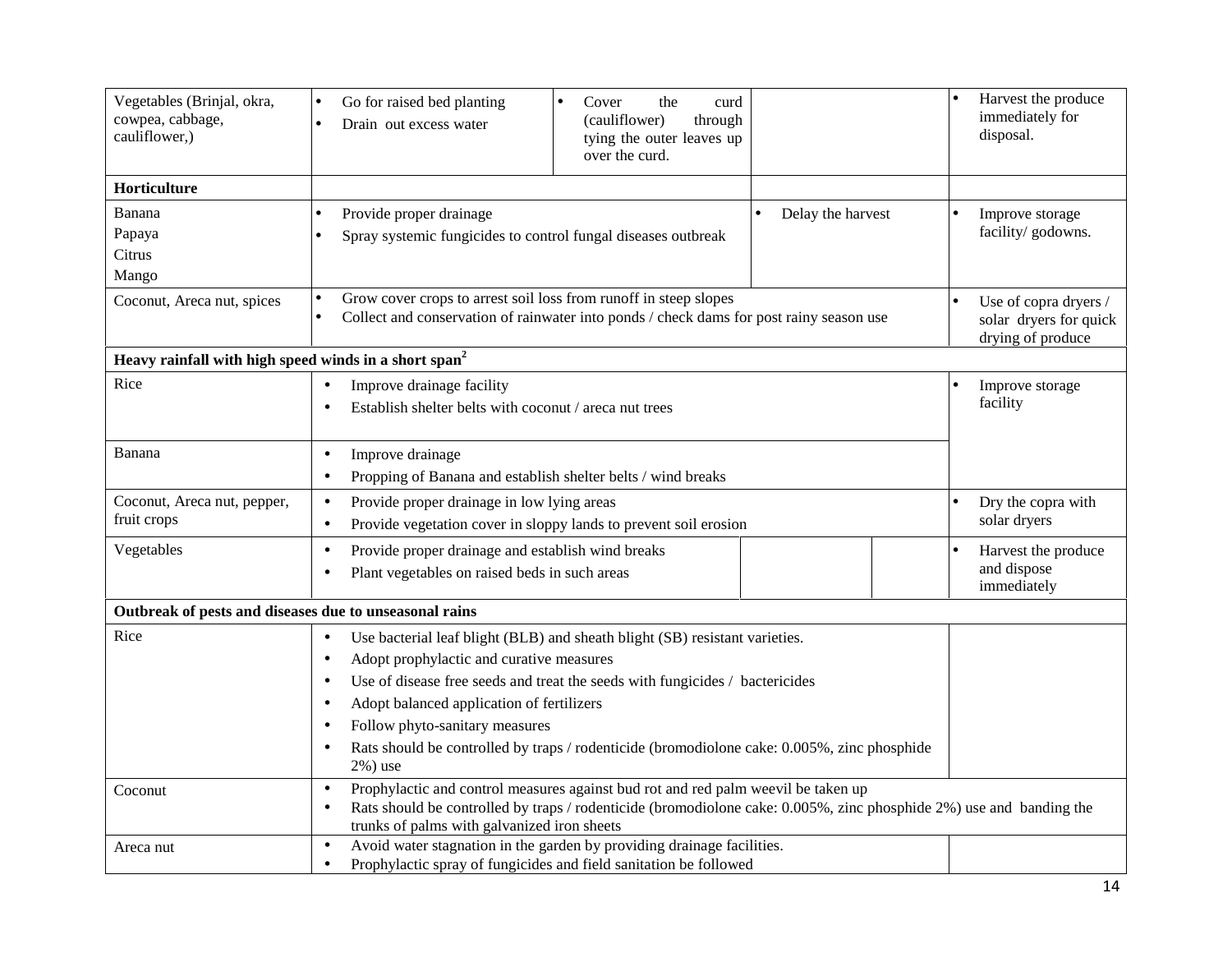| Banana     | Take Sigatoka leaf spot control measures by removing and destroying severely infected and<br>completely dried leaves,<br>Use disease free healthy planting material.                                                                                                                                        |  |
|------------|-------------------------------------------------------------------------------------------------------------------------------------------------------------------------------------------------------------------------------------------------------------------------------------------------------------|--|
|            | Avoid any sort of root injury through intercultural operations or by root pests, Provide better<br>drainage, and Spray carbendazim $(0.1\%)$ or give alternate sprays of tridemorph $(0.05\%)$ ,<br>mancozeb $(0.2\% )$ and carbendazim $(0.1\%)$ soon after the appearance of initial disease<br>symptoms. |  |
| Vegetables | Control measures against fungal infections                                                                                                                                                                                                                                                                  |  |

#### **2.3 Floods**

| <b>Condition</b>                            | <b>Suggested contingency measure</b>                                  |                                                                                   |                                  |                                                                                          |  |  |
|---------------------------------------------|-----------------------------------------------------------------------|-----------------------------------------------------------------------------------|----------------------------------|------------------------------------------------------------------------------------------|--|--|
|                                             | Seedling / nursery stage                                              | <b>Vegetative stage</b>                                                           | <b>Reproductive stage</b>        | At harvest                                                                               |  |  |
| Transient water logging/ partial inundation |                                                                       |                                                                                   |                                  |                                                                                          |  |  |
| Maize (post rainy season)                   | Do raised bed planting                                                | Drain out the water<br>$\bullet$                                                  |                                  | Harvest and dry the cobs<br>$\bullet$                                                    |  |  |
| Pulse (post rainy season)                   |                                                                       | Foliar spray the nutrients<br>$\bullet$                                           |                                  |                                                                                          |  |  |
| Coconut / areca nut                         |                                                                       |                                                                                   | Drain out the water<br>$\bullet$ |                                                                                          |  |  |
| Horticulture                                |                                                                       |                                                                                   |                                  |                                                                                          |  |  |
| Banana                                      | Drain out the water                                                   |                                                                                   |                                  |                                                                                          |  |  |
| Continuous submergence for more than 2 days |                                                                       |                                                                                   |                                  |                                                                                          |  |  |
| Rice                                        | Select water logging tolerant<br>varieties for cultivation            | Delay N application                                                               | Drain out the water              | Drain out the water at<br>the earliest possible<br>Provide support to the<br>lodged crop |  |  |
| Maize /pulse                                | Gap filling should be done at<br>the earliest possible<br>opportunity | Apply fertilizers by top<br>dressing / foliar spray                               |                                  | Harvest the maize cobs /<br>pulse crop at physiological<br>maturity and dry              |  |  |
| Horticulture                                |                                                                       |                                                                                   |                                  |                                                                                          |  |  |
| Banana                                      |                                                                       | Drain out the excess water                                                        |                                  |                                                                                          |  |  |
| Sea water intrusion                         |                                                                       |                                                                                   |                                  |                                                                                          |  |  |
| Rice                                        | $\bullet$                                                             | Grow salt tolerant varieties like CSR 36, CIARI Dhan 5 & 6                        |                                  |                                                                                          |  |  |
|                                             | ٠<br>have little adverse impacts                                      | Cultivate rice in peak rainy season (May-November) so that slats gets diluted and |                                  |                                                                                          |  |  |
|                                             |                                                                       | Construction of dykes, sluice gates, drainage & field bunds                       |                                  |                                                                                          |  |  |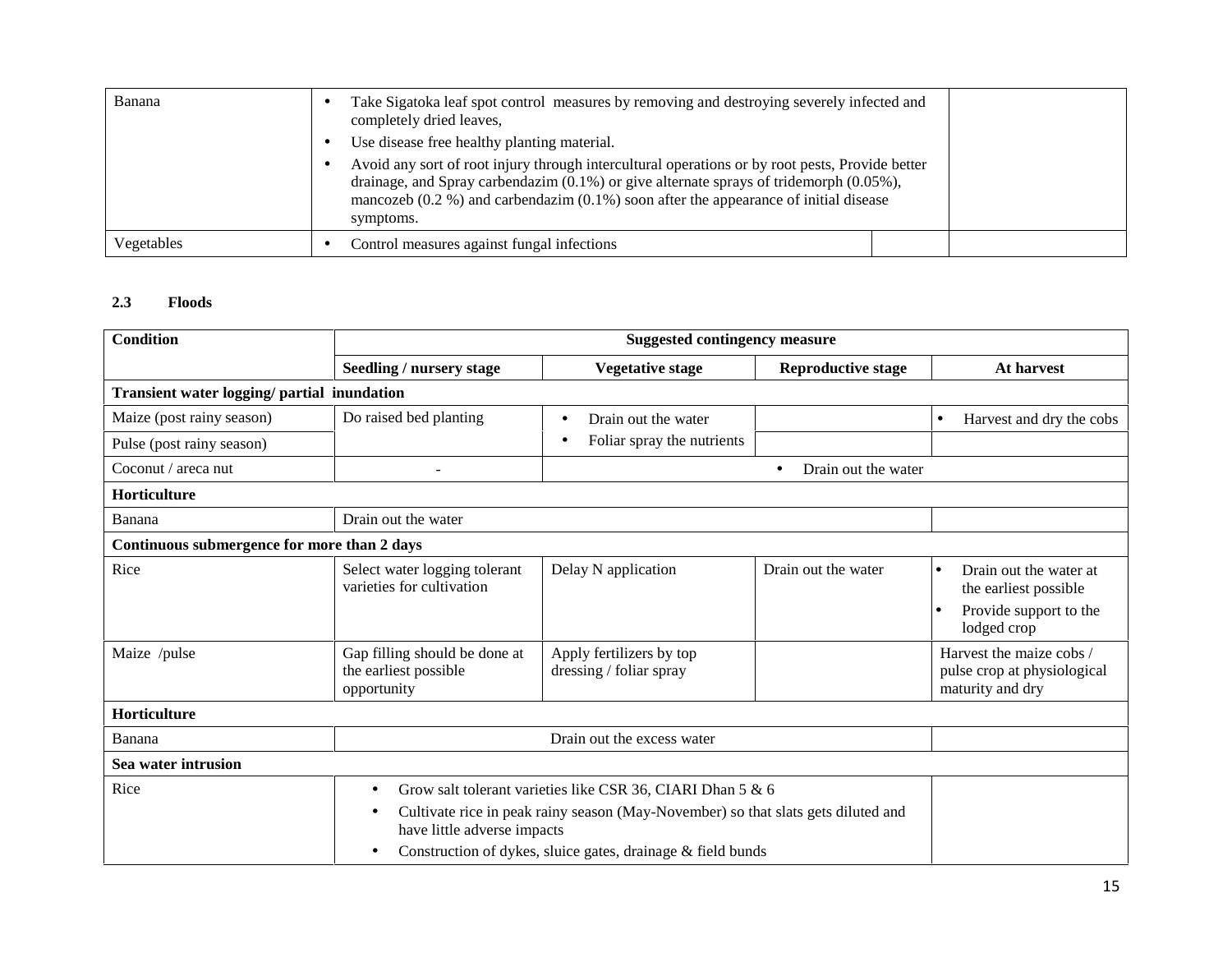|                    | Establishment of shelter belts/wind breaks / bioshield along coastal line<br>Land shaping of the sea water intrusions areas by making broad bed and furrows.<br>Use beds for upland crops and furrows for rice cum fish culture<br>If permitted go for rice-brackish water aquaculture<br>Mangrove protection/conservation/rejuvenation |                                                                                                                                                                            |
|--------------------|-----------------------------------------------------------------------------------------------------------------------------------------------------------------------------------------------------------------------------------------------------------------------------------------------------------------------------------------|----------------------------------------------------------------------------------------------------------------------------------------------------------------------------|
| Coconut, Areca nut | Cultivation on mounds for providing way for leaching of salts<br>Sea wall protection establishment<br>Mangrove protection/conservation/rejuvenation<br>Establishment of shelter belts/wind breaks/bio shield along coastal line                                                                                                         | Paddy land conservation<br>reduction of<br>for<br>sea<br>intrusion<br>and<br>water<br>conversion of sea water<br>intrusion<br>prone<br>plantations into<br>paddy<br>fields |

#### **2.4 Extreme events: Heat wave / Cold wave/Frost/ Hailstorm /Cyclone**

| <b>Extreme event type</b>  | <b>Suggested contingency measure</b>                                                     |                         |                           |                                                                  |
|----------------------------|------------------------------------------------------------------------------------------|-------------------------|---------------------------|------------------------------------------------------------------|
|                            | Seedling / nursery stage                                                                 | <b>Vegetative stage</b> | <b>Reproductive stage</b> | At harvest                                                       |
| <b>Heat Wave</b>           |                                                                                          | Not Applicable          |                           |                                                                  |
| Cold wave                  |                                                                                          |                         |                           |                                                                  |
| Frost                      |                                                                                          |                         |                           |                                                                  |
| <b>Hailstorm</b>           |                                                                                          |                         |                           |                                                                  |
| Cyclone                    |                                                                                          |                         |                           |                                                                  |
| Rice                       | Provide field drainage                                                                   |                         |                           | Cleaning<br>and<br>drying<br>of<br>field<br>harvested<br>crops   |
| Pulse/ maize/<br>groundnut | Provide field drainage by making channels                                                |                         |                           | Weather based<br>advisory to be<br>followed<br>for<br>harvesting |
| Areca nut, Coconut         | Provide staking and propping of plantation crops<br>Plug the erosion holes with boulders |                         |                           |                                                                  |
| Banana                     | Open deep trenches to between rows to improve drainage                                   |                         |                           |                                                                  |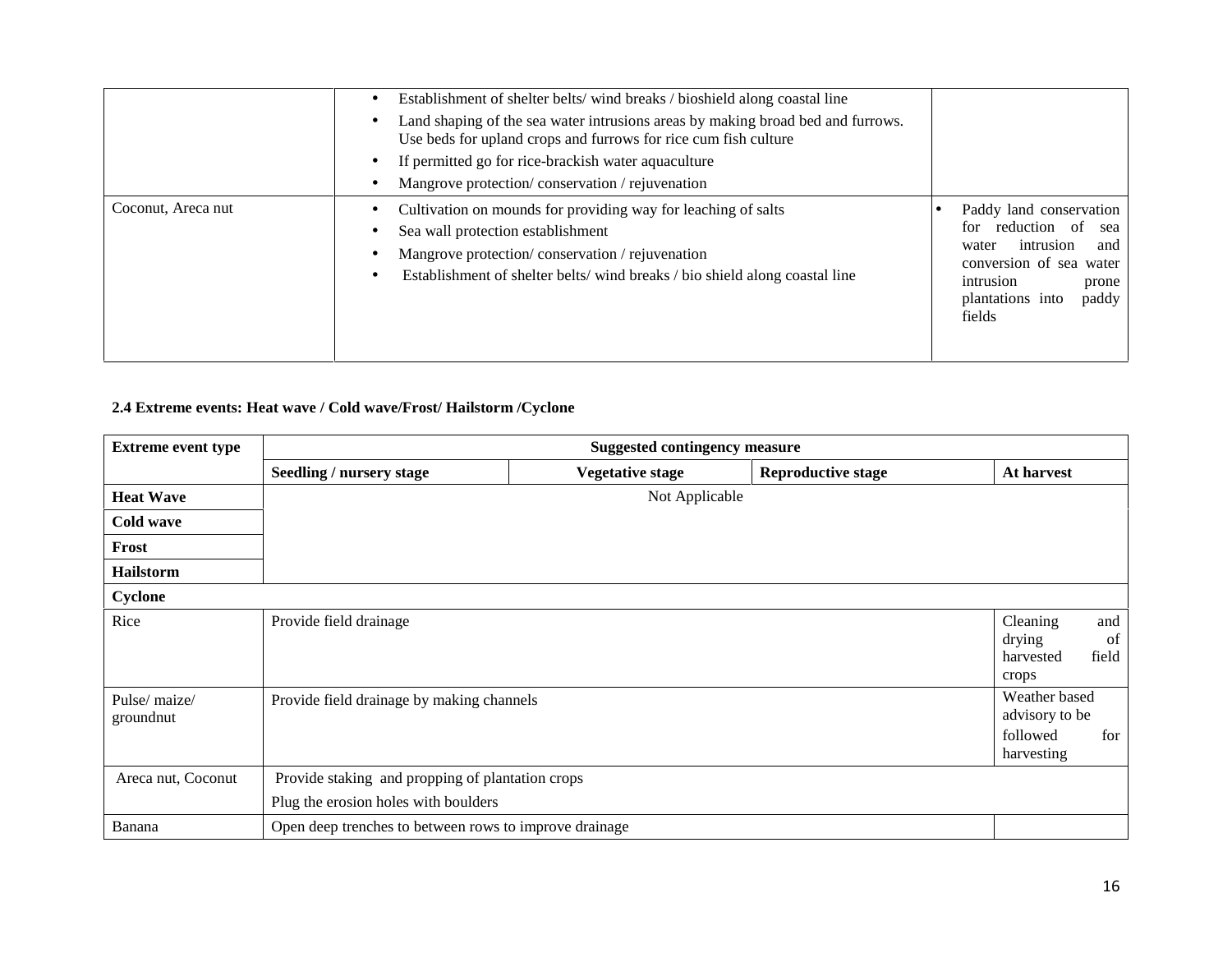| Mango, citrus, papaya, | Drain excess water from orchards | Collect the fallen |
|------------------------|----------------------------------|--------------------|
| Sapota                 |                                  | fruits for         |
|                        |                                  | marketing          |
|                        |                                  | processing         |

## **2.5. Contingent strategies for Livestock, Poultry & Fisheries**

#### **2.5.1 Livestock**

| <b>Before the event</b>                                                                                                                                                                                                                                                                                                                                               |                                                                                                                                                                                                                                                                                                                                                                                                                                                                                                                                                                                                                                                                                               |                                                                                                                                                                                                                            |  |
|-----------------------------------------------------------------------------------------------------------------------------------------------------------------------------------------------------------------------------------------------------------------------------------------------------------------------------------------------------------------------|-----------------------------------------------------------------------------------------------------------------------------------------------------------------------------------------------------------------------------------------------------------------------------------------------------------------------------------------------------------------------------------------------------------------------------------------------------------------------------------------------------------------------------------------------------------------------------------------------------------------------------------------------------------------------------------------------|----------------------------------------------------------------------------------------------------------------------------------------------------------------------------------------------------------------------------|--|
| During the event                                                                                                                                                                                                                                                                                                                                                      |                                                                                                                                                                                                                                                                                                                                                                                                                                                                                                                                                                                                                                                                                               | After the event                                                                                                                                                                                                            |  |
|                                                                                                                                                                                                                                                                                                                                                                       |                                                                                                                                                                                                                                                                                                                                                                                                                                                                                                                                                                                                                                                                                               |                                                                                                                                                                                                                            |  |
| Cultivation of perennial fodders like NBH,<br>$\bullet$<br>Guinea,<br>Paragrass, perennial sorghum on paddy field<br>bunds, pond banks, plantation crops<br>Establishment of village level fodder banks<br>$\bullet$<br>with surplus material<br>Promote Azolla cultivation at backyard<br>$\bullet$<br>Hay/haylage making at individual and<br>٠<br>community level. | Harvest and judiciously use crop residues as<br>$\bullet$<br>fodder.<br>Harvest rice (C-14-8) for fodder and leave<br>$\bullet$<br>ratoon for grain production<br>Harvest all the top feeds available (Subabul,<br>$\bullet$<br>Glyricidia, etc) from nearby forests and<br>farms<br>Establish fodder banks<br>$\bullet$<br>Concentrate feeds be arranged for feeding<br>$\bullet$<br>high productive animals<br>$\bullet$<br>Utilize rice fallows for cultivation of annual<br>$\bullet$<br>fodder crops<br>Resort to innovative fodder production<br>$\bullet$<br>practices like hydroponics<br>Feeding unconventional feed supplements as<br>$\bullet$<br>per availability in the locality | Encourage farmers to<br>$\bullet$<br>grow fodder crops<br>Flushing the stock to<br>$\bullet$<br>recoup with balanced<br>ration containing<br>concentrate $\&$<br>mineral mixture<br>Replenish the feed<br>and fodder banks |  |
| Adopt various water conservation methods<br>$\bullet$<br>(check dams, ponds) at appropriate places in<br>farm /village to augment water supplies.<br>Identification of shallow ground water<br>$\bullet$<br>resources for extraction<br>Desilting of ponds<br>$\bullet$<br>Rain water harvesting and create water<br>bodies/watering points (when water is scarce     | Prevent wallowing of animals in water<br>$\bullet$<br>bodies/resources<br>Add alum in stagnated water bodies<br>$\bullet$<br>Provide clean drinking water<br>٠                                                                                                                                                                                                                                                                                                                                                                                                                                                                                                                                | Watershed<br>management<br>practices shall be<br>promoted to conserve<br>the rain water.<br>Bleach $(0.1\%)$<br>drinking water /<br>water sources<br>Provide clean                                                         |  |
|                                                                                                                                                                                                                                                                                                                                                                       | use only as drinking water for animals)                                                                                                                                                                                                                                                                                                                                                                                                                                                                                                                                                                                                                                                       |                                                                                                                                                                                                                            |  |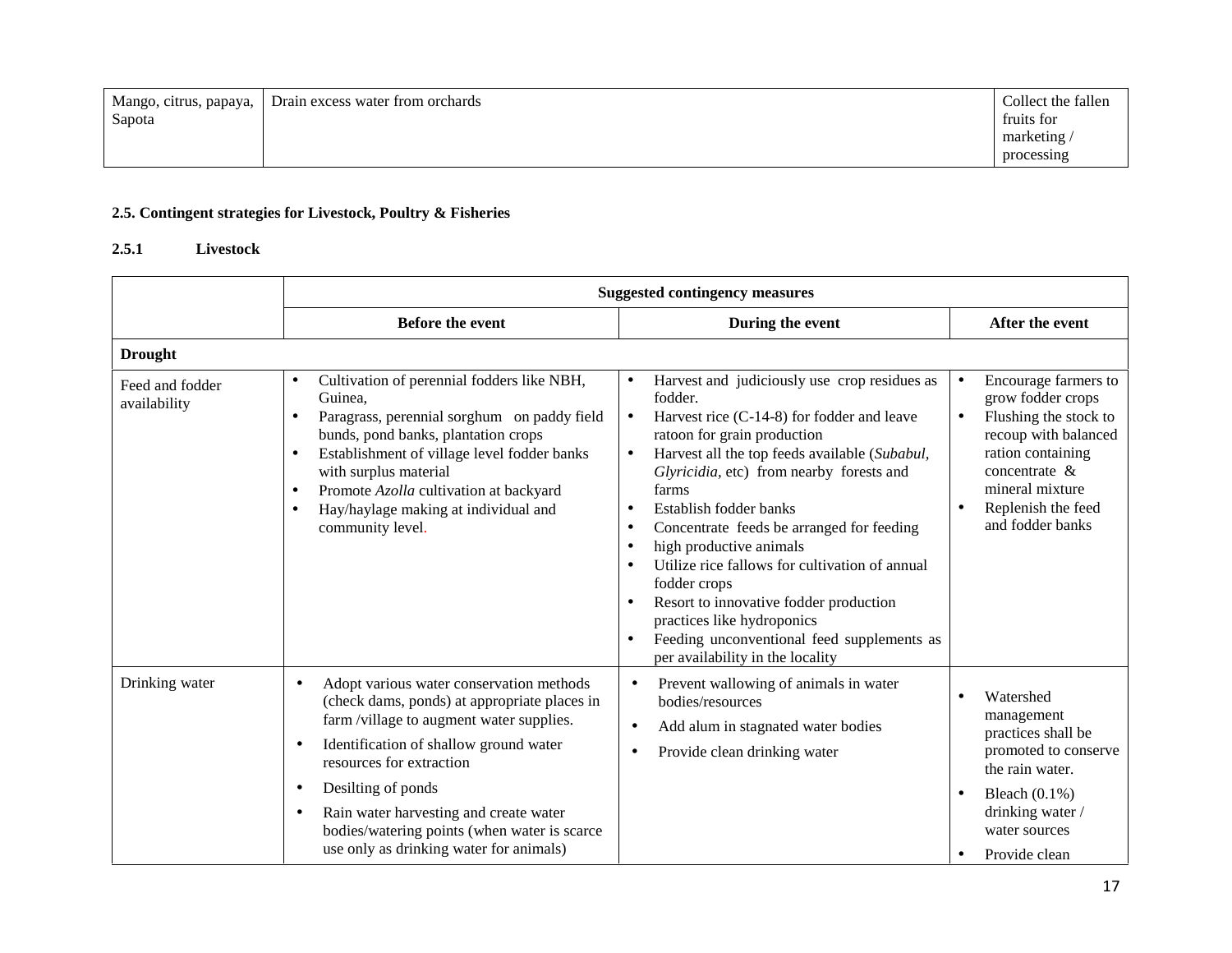|                                  | Construction of drinking water tanks in<br>$\bullet$<br>herding places/village junctions<br>Community drinking water trough can be<br>$\bullet$<br>arranged in shandies /community grazing<br>areas                                                                                                                                                                                                                                                                                                                                                                                                                                                                     |                                                                                                                                                                                                                                                                                                                                                                                                    | drinking water                                                                                                                                                                                                                                                                                                                                                                                      |
|----------------------------------|-------------------------------------------------------------------------------------------------------------------------------------------------------------------------------------------------------------------------------------------------------------------------------------------------------------------------------------------------------------------------------------------------------------------------------------------------------------------------------------------------------------------------------------------------------------------------------------------------------------------------------------------------------------------------|----------------------------------------------------------------------------------------------------------------------------------------------------------------------------------------------------------------------------------------------------------------------------------------------------------------------------------------------------------------------------------------------------|-----------------------------------------------------------------------------------------------------------------------------------------------------------------------------------------------------------------------------------------------------------------------------------------------------------------------------------------------------------------------------------------------------|
| Health and disease<br>management | Procure and stock emergency medicines and<br>$\bullet$<br>vaccines for major endemic diseases<br>All the stock must be immunized for endemic<br>diseases of the area<br>Surveillance and disease monitoring network<br>$\bullet$<br>to be established at the district level<br>Procure and stock multivitamins & area<br>$\bullet$<br>specific mineral mixture<br>Deworming and deticking measures should<br>$\bullet$<br>be carried out.<br>Sufficient stock of disinfectants like<br>$\bullet$<br>potassium permanganate, lime, bleaching<br>powder, savlon, dettol should be stocked.<br>At farmlevel strict biosecurity measures<br>$\bullet$<br>should be adopted. | Carryout deworming to all animals<br>$\bullet$<br>Identification and quarantine of sick animals<br><b>Constitution of Rapid Action Veterinary</b><br>$\bullet$<br>Force<br>Performing ring vaccination in case of any<br>outbreak<br>Restricting movement of livestock in case of<br>any epidemic<br>Tick control measures be undertaken to<br>$\bullet$<br>prevent tick borne diseases in animals | Surveillance on<br>disease outbreak.<br>Undertake need based<br>vaccination<br>Keep the animal<br>$\bullet$<br>houses, milking sheds<br>clean and spray<br>disinfectants<br>Farmers should be<br>$\bullet$<br>advised to breed their<br>milch animals during<br>July-Sept. so that the<br>peak milk production<br>does not coincide<br>with mid summer                                              |
| <b>Floods</b>                    |                                                                                                                                                                                                                                                                                                                                                                                                                                                                                                                                                                                                                                                                         |                                                                                                                                                                                                                                                                                                                                                                                                    |                                                                                                                                                                                                                                                                                                                                                                                                     |
| Feed and fodder<br>availability  | Preparation of haylage and hay from excess<br>fodder<br>Insurance of livestock<br>Store sufficient dry fodder for the<br>$\bullet$<br>transportation to the flood affected villages<br>Keep stock of bleaching powder and lime<br>$\bullet$<br>Carry out Butax spray for control of external<br>parasites                                                                                                                                                                                                                                                                                                                                                               | Proper hygiene and sanitation of the<br>$\bullet$<br>animal shed<br>In severe storms, un-tether or let loose<br>$\bullet$<br>the animals<br>Use of unconventional and locally<br>l e<br>available cheap feed ingredients for<br>feeding of livestock.<br>Avoid soaked and mould infected feeds<br>$\bullet$<br>/fodders to livestock<br>Spraying of fly repellents in animal<br>sheds              | Repair of animal shed<br>Bring back the animals to<br>the shed<br>Cleaning and disinfection<br>of the shed<br>Bleach $(0.1\%)$ drinking<br>water / water sources<br>Encouraging farmers to<br>cultivate short-term fodder<br>crops like sunhemp.<br>Deworming with broad<br>spectrum dewormers<br>Drying the harvested crop<br>material and proper storage<br>for use as fodder.<br>Claim insurance |
| Drinking water                   |                                                                                                                                                                                                                                                                                                                                                                                                                                                                                                                                                                                                                                                                         | Provide clean drinking water<br>$\bullet$                                                                                                                                                                                                                                                                                                                                                          | Disinfectants should be                                                                                                                                                                                                                                                                                                                                                                             |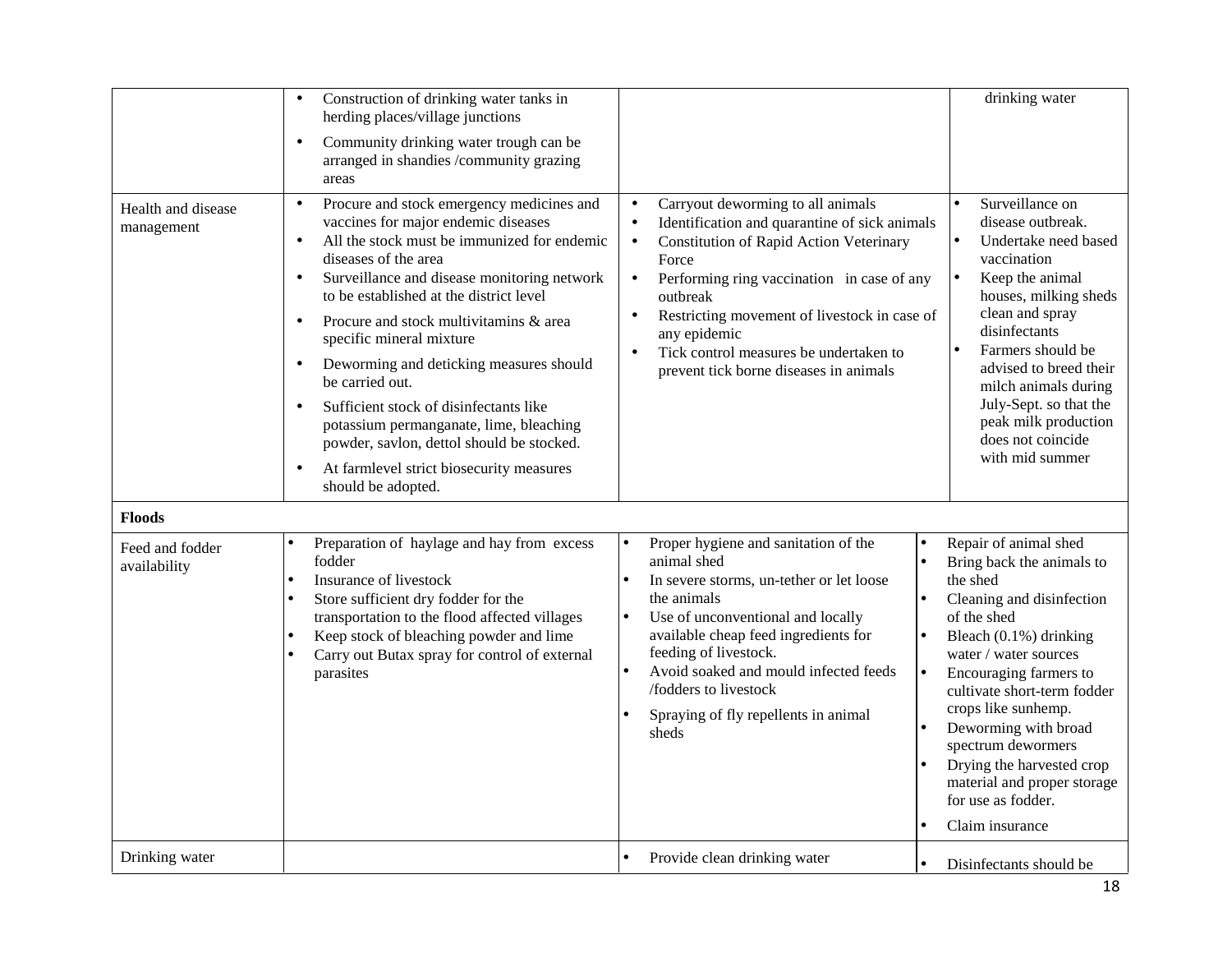|                                   |                                                                                                                                                                                                                                                                                                                                                                                                        |                                                                                                                                                                                                                                                                                                                                                                                                   | used in water bodies where<br>animals are drinking                                                                                                                                                                                                |
|-----------------------------------|--------------------------------------------------------------------------------------------------------------------------------------------------------------------------------------------------------------------------------------------------------------------------------------------------------------------------------------------------------------------------------------------------------|---------------------------------------------------------------------------------------------------------------------------------------------------------------------------------------------------------------------------------------------------------------------------------------------------------------------------------------------------------------------------------------------------|---------------------------------------------------------------------------------------------------------------------------------------------------------------------------------------------------------------------------------------------------|
| Health and disease<br>management  | Treatment of animals for both external and<br>internal parasites.<br>Keep stock of sufficient medicines like<br>anthelmentics, anticoccidials and<br>antimicrobials.                                                                                                                                                                                                                                   | Spraying of fly repellents in animal<br>sheds                                                                                                                                                                                                                                                                                                                                                     | Deworming with broad<br>$\bullet$<br>spectrum dewormers                                                                                                                                                                                           |
| Cyclone                           | Preparation of haylage and hay from excess<br>$\bullet$<br>fodder<br>Insurance of livestock<br>Store sufficient dry fodder for the<br>transportation to the flood affected villages<br>Keep stock of bleaching powder and lime<br>Treatment of animals for both external and<br>internal parasites.<br>Keep stock of sufficient medicines like<br>anthelmentics, anticoccidials and<br>antimicrobials. | Proper hygiene and sanitation of the<br>$\bullet$<br>animal shed<br>In severe storms, un-tether or let loose<br>the animals<br>Use of unconventional and locally<br>lo<br>available cheap feed ingredients for<br>feeding of livestock.<br>Avoid soaked and mould infected feeds<br>le<br>/fodders to livestock<br>Provide clean drinking Water<br>Spraying of fly repellents in animal<br>sheds. | Repair of animal shed<br>Bring back the animals to<br>the shed<br>Cleaning and disinfection<br>of the shed<br>Bleach $(0.1\%)$ drinking<br>water / water sources<br>Encouraging farmers to<br>cultivate short-term fodder<br>crops like sunnhemp. |
| <b>Heat wave and cold</b><br>wave |                                                                                                                                                                                                                                                                                                                                                                                                        | Not applicable                                                                                                                                                                                                                                                                                                                                                                                    |                                                                                                                                                                                                                                                   |

## **2.5.2 Poultry**

| <b>Condition</b>                |  |                                                                                                                      | <b>Suggested contingency measures</b> |                                                                                                                                                   |  | Convergence/linkages with<br>ongoing programs, if any |  |
|---------------------------------|--|----------------------------------------------------------------------------------------------------------------------|---------------------------------------|---------------------------------------------------------------------------------------------------------------------------------------------------|--|-------------------------------------------------------|--|
|                                 |  | <b>Before the event</b>                                                                                              |                                       | During the event                                                                                                                                  |  | After the event                                       |  |
| <b>Drought</b>                  |  |                                                                                                                      |                                       |                                                                                                                                                   |  |                                                       |  |
| Shortage of feed<br>ingredients |  | Storing of house hold grain like $\bullet$<br>maize, broken rice etc, in to use as<br>feed in case of severe drought |                                       | Supplementation only $\vert$ .<br>for productive birds<br>with house hold grain<br>Supplementation of<br>shell grit (calcium)<br>for laying birds |  | Supplementation to all<br>survived birds              |  |
|                                 |  |                                                                                                                      |                                       | Culling of weak birds                                                                                                                             |  |                                                       |  |
| Drinking water                  |  | Adopt various water conservation<br>methods at village level to                                                      | г.                                    | Use water sanitizers<br>or offer cool hygienic                                                                                                    |  | Sanitation of drinking                                |  |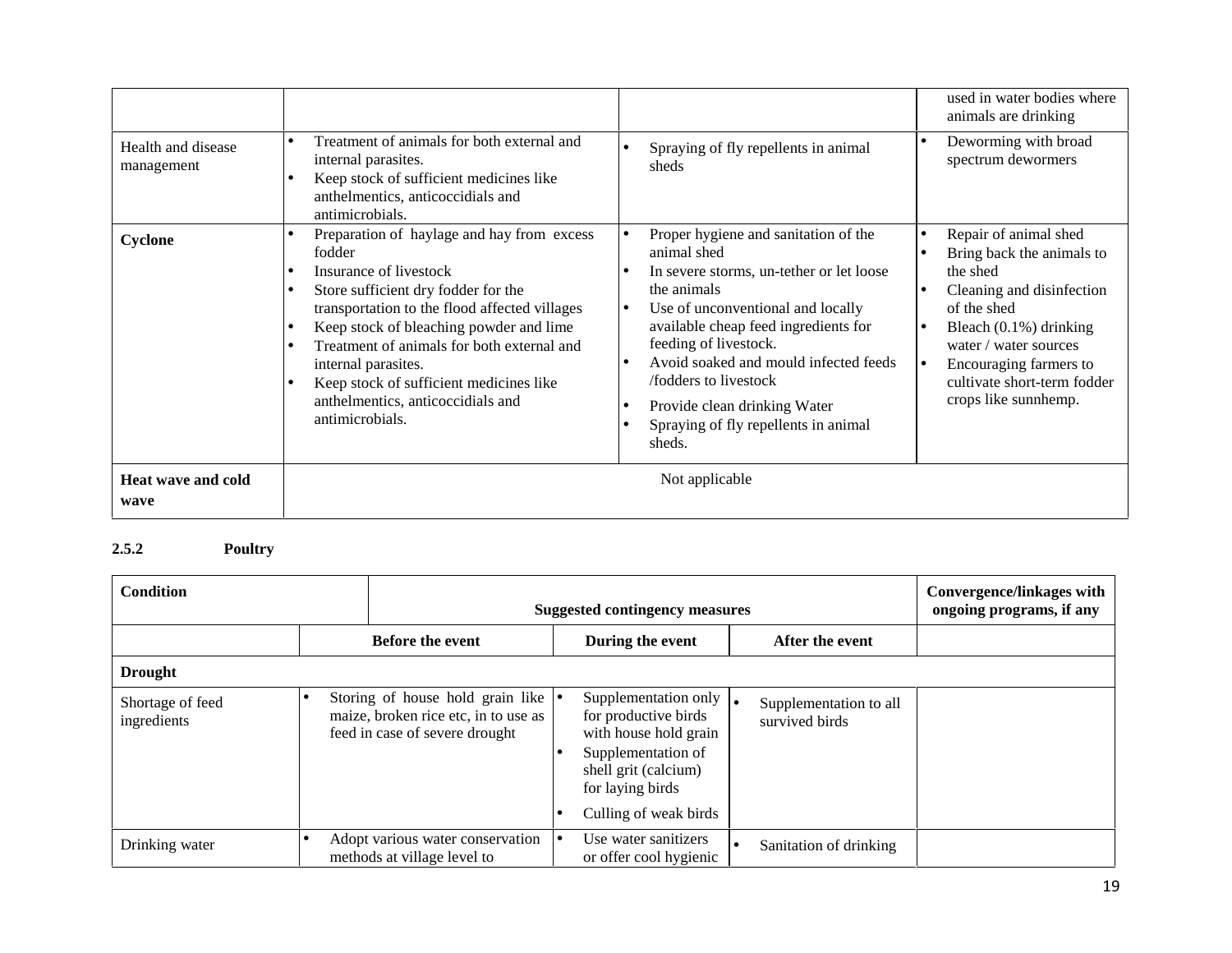|                                  | improve the ground water level<br>drinking water<br>water                                                                                                                                                                                                                                                                                                                                                                                                                                                                                                                                                                                                                                                                      |  |  |
|----------------------------------|--------------------------------------------------------------------------------------------------------------------------------------------------------------------------------------------------------------------------------------------------------------------------------------------------------------------------------------------------------------------------------------------------------------------------------------------------------------------------------------------------------------------------------------------------------------------------------------------------------------------------------------------------------------------------------------------------------------------------------|--|--|
|                                  | for adequate water supply.                                                                                                                                                                                                                                                                                                                                                                                                                                                                                                                                                                                                                                                                                                     |  |  |
| Health and disease<br>management | Culling of sick birds.<br>Mixing of Vit. A, D,<br>Hygienic and sanitation<br>$\bullet$<br>E, K and B-complex<br>of poultry house<br>Deworming and vaccination<br>including vit C in<br>against RD and IBD<br>Disposal of dead birds<br>drinking water (5ml<br>by burning /burying<br>in one litre water)<br>with lime powder in pit                                                                                                                                                                                                                                                                                                                                                                                            |  |  |
| <b>Floods</b>                    |                                                                                                                                                                                                                                                                                                                                                                                                                                                                                                                                                                                                                                                                                                                                |  |  |
| Shortage of feed<br>ingredients  | In case of early forewarning of<br>Use stored feed as<br>Routine practices are<br>floods, shift the birds to safer<br>followed Deworming<br>supplement<br>and vaccination against<br>place<br>Don't allow for<br>RD<br>Storing of house hold feeds like<br>scavenging<br>broken rice, pulse etc,<br>Culling of weak birds                                                                                                                                                                                                                                                                                                                                                                                                      |  |  |
| Drinking water                   | Use water sanitizers<br>Adopt various water conservation<br>$\bullet$<br>Sanitation of drinking<br>methods at village level to<br>or offer cool hygienic<br>water<br>improve the ground water level<br>drinking water<br>for adequate water supply.                                                                                                                                                                                                                                                                                                                                                                                                                                                                            |  |  |
| Health and disease<br>management | Add antibiotic powder in drinking<br>Prevent water logging $  \bullet$<br>Sanitation of poultry<br>water to prevent any disease<br>surrounding the sheds<br>house<br>outbreak<br>through proper<br>Treatment of affected<br>$\bullet$<br>drainage facility<br>birds<br>Assure supply of<br>Disposal of<br>$\bullet$<br>electricity by<br>dead birds by burning /<br>$\bullet$<br>generator or solar<br>burying with lime<br>energy or biogas<br>powder in pit<br>Sprinkle lime powder $\left  \bullet \right $<br>Disposal of poultry<br>to prevent ammonia<br>manure to prevent<br>accumulation due to<br>protozoal problem<br>dampness<br>Supplementation of<br>$\bullet$<br>coccidiostats in feed<br>Vaccination against RD |  |  |
| Cyclone                          | Not Applicable                                                                                                                                                                                                                                                                                                                                                                                                                                                                                                                                                                                                                                                                                                                 |  |  |
| Heat wave and cold wave          |                                                                                                                                                                                                                                                                                                                                                                                                                                                                                                                                                                                                                                                                                                                                |  |  |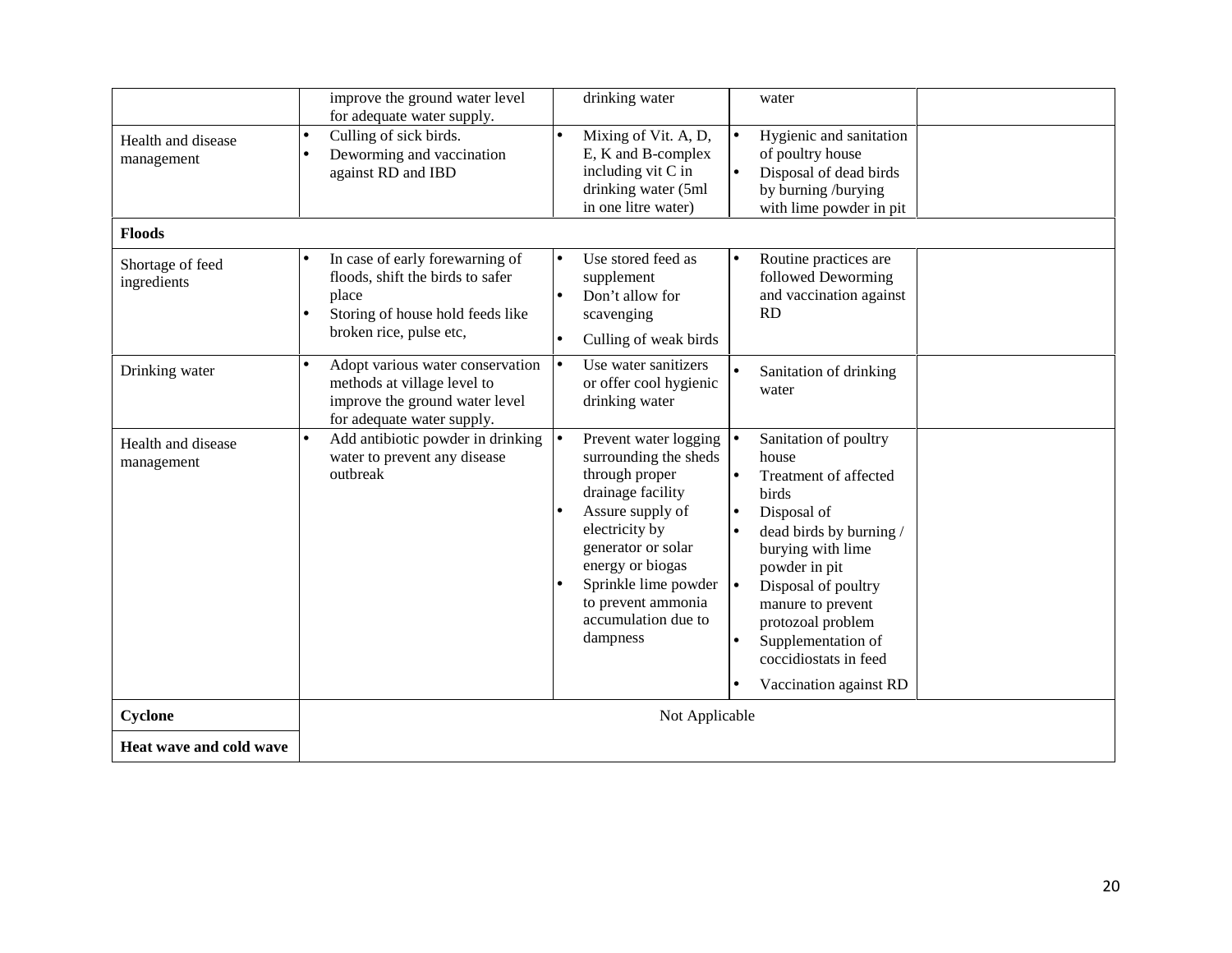### **2.5.3 Fisheries/ Aquaculture**

|                                                                         | <b>Suggested contingency measures</b>                                                                                      |                                                                                                     |                                                                    |  |
|-------------------------------------------------------------------------|----------------------------------------------------------------------------------------------------------------------------|-----------------------------------------------------------------------------------------------------|--------------------------------------------------------------------|--|
|                                                                         | <b>Before the event</b>                                                                                                    | During the event                                                                                    | After the event                                                    |  |
| 1) Drought                                                              |                                                                                                                            |                                                                                                     |                                                                    |  |
| A. Capture                                                              |                                                                                                                            |                                                                                                     |                                                                    |  |
| Marine                                                                  | Not applicable                                                                                                             | Not applicable                                                                                      | Not applicable                                                     |  |
| Inland                                                                  | Not applicable                                                                                                             | Not applicable                                                                                      | Not applicable                                                     |  |
| <b>B.</b> Aquaculture                                                   |                                                                                                                            |                                                                                                     |                                                                    |  |
| (i) Shallow water in ponds due to<br>insufficient rains/inflow          | Maintaining appropriate water<br>level in ponds                                                                            | Pumping in harvested rainwater<br>into culture ponds                                                | Prestocking management like<br>l o<br>drying, desilting liming etc |  |
|                                                                         | Constructing additional ponds for<br>harvesting rainwater (Reservoir<br>ponds)                                             | Deepening of ponds<br>$\bullet$<br>Reduce the stocking density or<br>$\bullet$<br>harvest the stock |                                                                    |  |
| (ii) Impact of salt load build up in<br>ponds / change in water quality | Maintaining appropriate water<br>$\bullet$<br>quality parameters<br>Continuous monitoring of water<br>$\bullet$<br>quality | Application of lime in dikes to<br>$\bullet$<br>reduce the effects of acidity                       | Partial water exchange to optimize<br>$\bullet$<br>salinity        |  |
| (iii) Any other                                                         |                                                                                                                            |                                                                                                     |                                                                    |  |
| 2) Floods                                                               |                                                                                                                            |                                                                                                     |                                                                    |  |
| A. Capture                                                              |                                                                                                                            |                                                                                                     |                                                                    |  |
| Marine                                                                  | Not applicable                                                                                                             | Not applicable                                                                                      | Not applicable                                                     |  |
| Inland                                                                  | Not applicable                                                                                                             | Not applicable                                                                                      | Not applicable                                                     |  |
| <b>B.</b> Aquaculture                                                   |                                                                                                                            |                                                                                                     |                                                                    |  |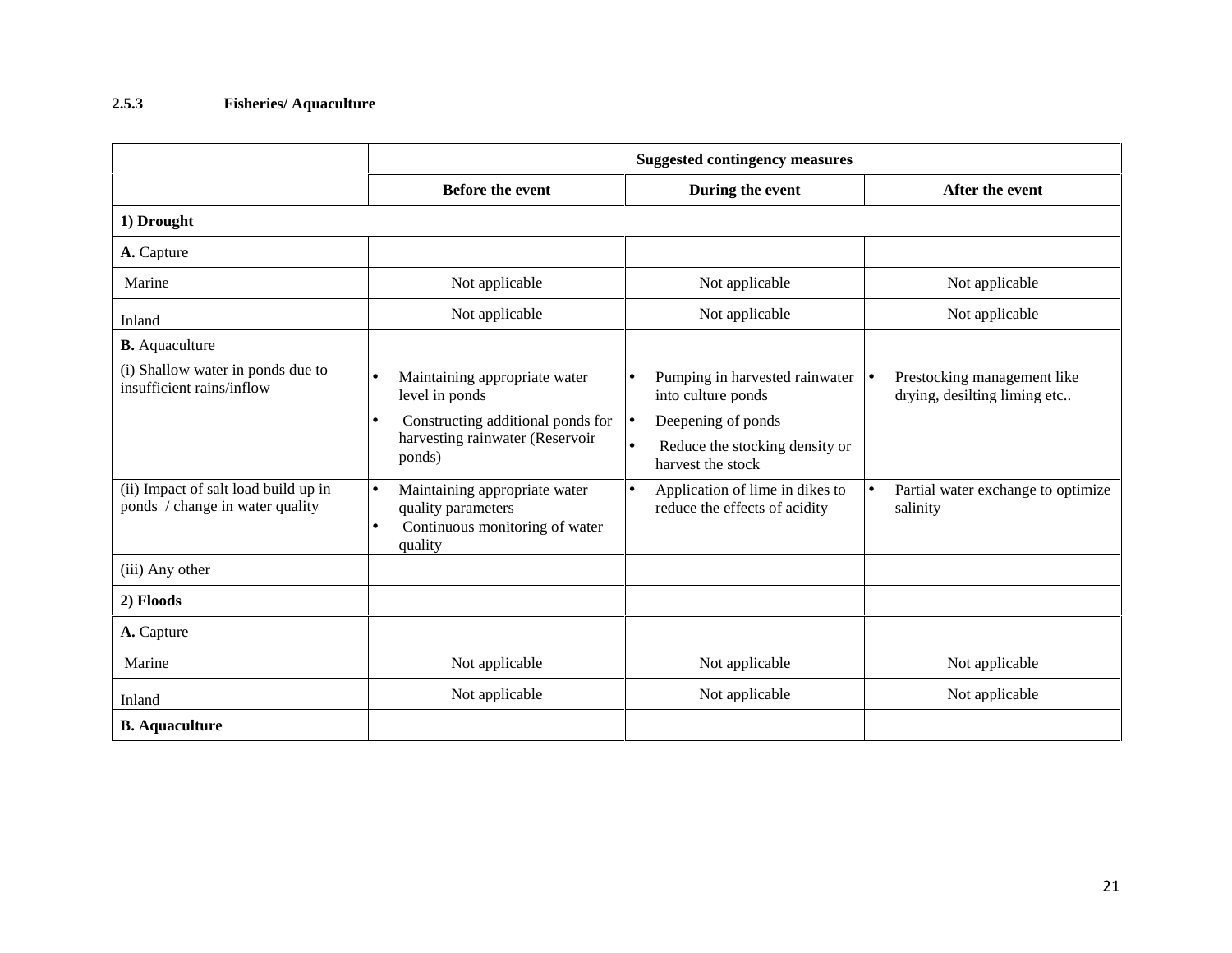| (i) Inundation with flood water                                 | Strengthening of dike<br>Maintain a freeboard of 2-3 feet<br>$\bullet$<br>above water line<br>Fix overflow pipes with nets at the<br>outflow                                                                                               | Pumping out water<br>Fixing nets with appropriate<br>size to reduce the loss of stock<br>Harvest the stock to reduce loss<br>$\bullet$ | Strengthening of dikes and other<br>structures<br>Stock the ponds at appropriate<br>stocking density                                     |
|-----------------------------------------------------------------|--------------------------------------------------------------------------------------------------------------------------------------------------------------------------------------------------------------------------------------------|----------------------------------------------------------------------------------------------------------------------------------------|------------------------------------------------------------------------------------------------------------------------------------------|
| (ii) Water contamination and changes<br>in water quality        | Maintenance of appropriate water<br>$\bullet$<br>quality parameters<br>Conduct training programmes for<br>$\bullet$<br>monitoring water quality<br>parameters                                                                              | Apply remedial measures to<br>keep optimum water quality<br>parameters for culture                                                     | Continuous monitoring of water<br>$\bullet$<br>quality parameters<br>Maintenance of appropriate water<br>$\bullet$<br>quality parameters |
| (iii) Health and diseases                                       | Conducting surveillance<br>programmes<br>Identify risks associated with the<br>suspected outbreak of pathogens<br>Suggest suitable remedial<br>$\bullet$<br>measures for common pathogens<br>Follow best management practices<br>$\bullet$ | Continuous monitoring of<br>pathogens<br>Apply suitable remedial<br>measures                                                           | Continuous monitoring of<br>pathogens                                                                                                    |
| (iv) Loss of stock and inputs (feed,<br>chemicals etc)          | Stock the ponds at appropriate<br>$\bullet$<br>stocking density<br>Store the feeds in a proper place<br>$\bullet$<br>Apply for crop insurance<br>$\bullet$                                                                                 | Harvest the stock<br>Avail the crop insurance                                                                                          | Restore the damaged structures<br>$\bullet$<br>and stock seeds at appropriate<br>density                                                 |
| (v) Infrastructure damage (pumps,<br>aerators, huts etc)        | <b>NA</b>                                                                                                                                                                                                                                  | <b>NA</b>                                                                                                                              | <b>NA</b>                                                                                                                                |
| (vi) Any other                                                  |                                                                                                                                                                                                                                            |                                                                                                                                        |                                                                                                                                          |
| 3. Cyclone / Tsunami                                            |                                                                                                                                                                                                                                            |                                                                                                                                        |                                                                                                                                          |
| A. Capture                                                      |                                                                                                                                                                                                                                            |                                                                                                                                        |                                                                                                                                          |
| Marine                                                          | Prevention of fishing during<br>cyclone / Tsunami warning times                                                                                                                                                                            | Safely return back to the<br>shore/Stay at home / move to<br>safe places                                                               | Cyclone / Tsunami shelter<br>Rehabilitation of affected area                                                                             |
| (i) Average compensation paid due to<br>loss of fishermen lives | As per prevailing Government norms                                                                                                                                                                                                         |                                                                                                                                        |                                                                                                                                          |